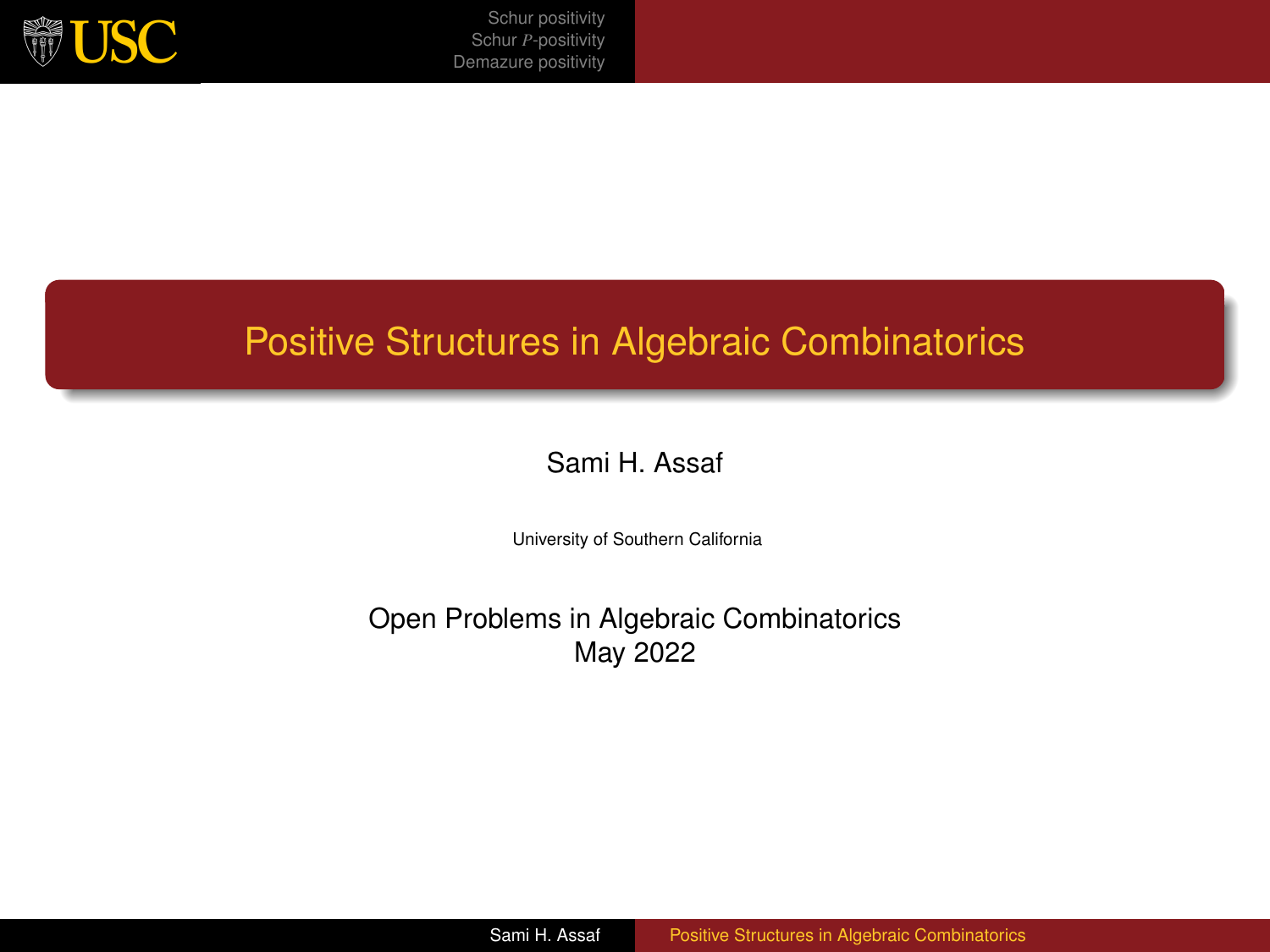

### [Schur positivity](#page-2-0)

- **[Characters, Setting, and Plot](#page-3-0)**
- **•** [Point of View](#page-6-0)
- **•** [Problems and Resolutions](#page-7-0)

#### Schur *P*[-positivity](#page-10-0)

- **[Shifty Characters](#page-11-0)**
- [Mind your](#page-14-0) *P*'s and *Q*'s
- [Words, words, words](#page-15-0)

#### [Demazure positivity](#page-16-0)

- [Trimming characters](#page-17-0)
- **•** [Excellent examples](#page-20-0)
- [Setting up sequels](#page-22-0)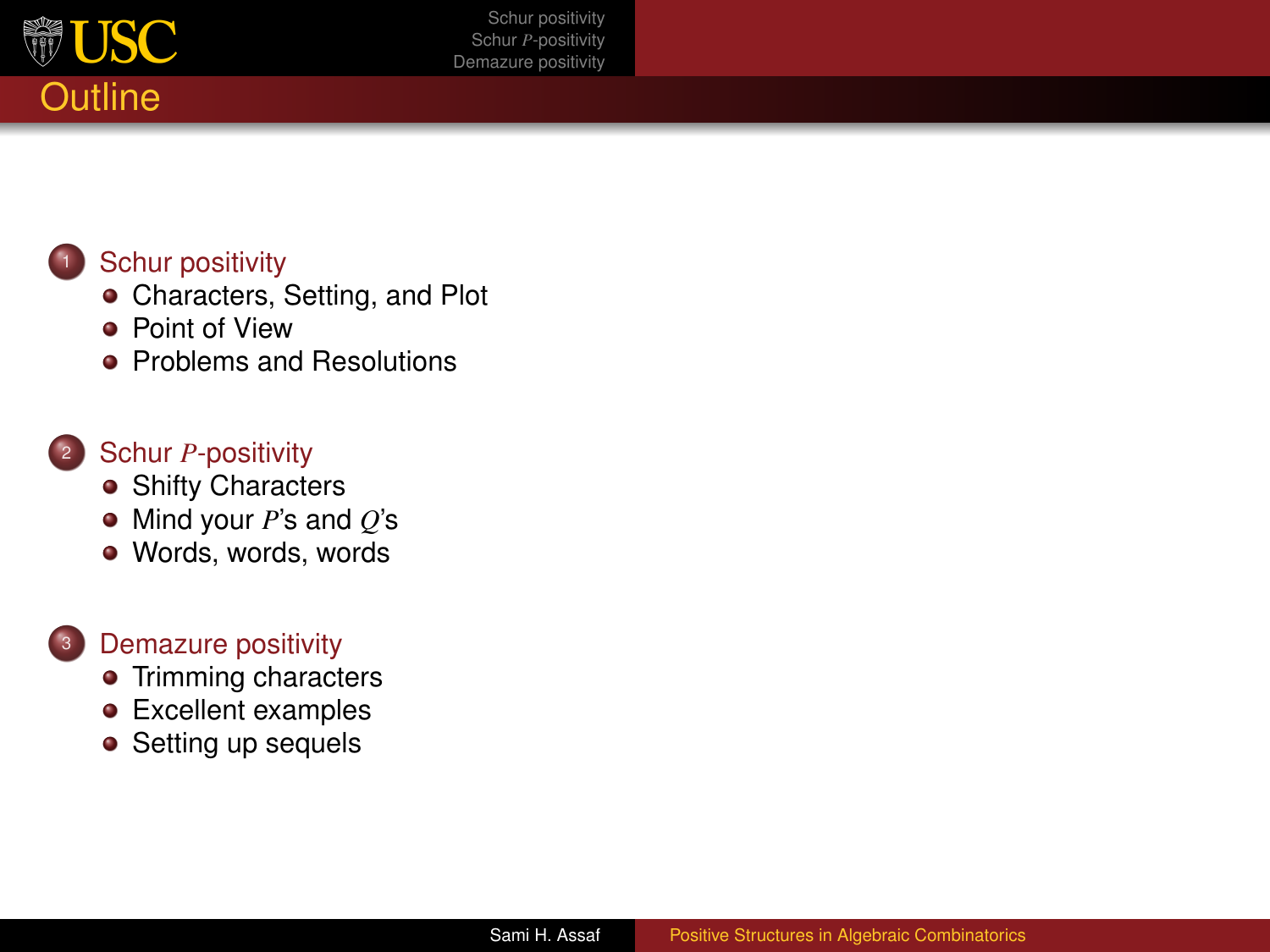<span id="page-2-0"></span>

### [Schur positivity](#page-2-0)

- **[Characters, Setting, and Plot](#page-3-0)**
- **•** [Point of View](#page-6-0)
- **•** [Problems and Resolutions](#page-7-0)

#### Schur *P*[-positivity](#page-10-0)

- [Shifty Characters](#page-11-0)
- [Mind your](#page-14-0) *P*'s and *Q*'s
- [Words, words, words](#page-15-0)

### **[Demazure positivity](#page-16-0)**

- **[Trimming characters](#page-17-0)**
- [Excellent examples](#page-20-0)  $\bullet$
- [Setting up sequels](#page-22-0)  $\hfill \textcircled{.}$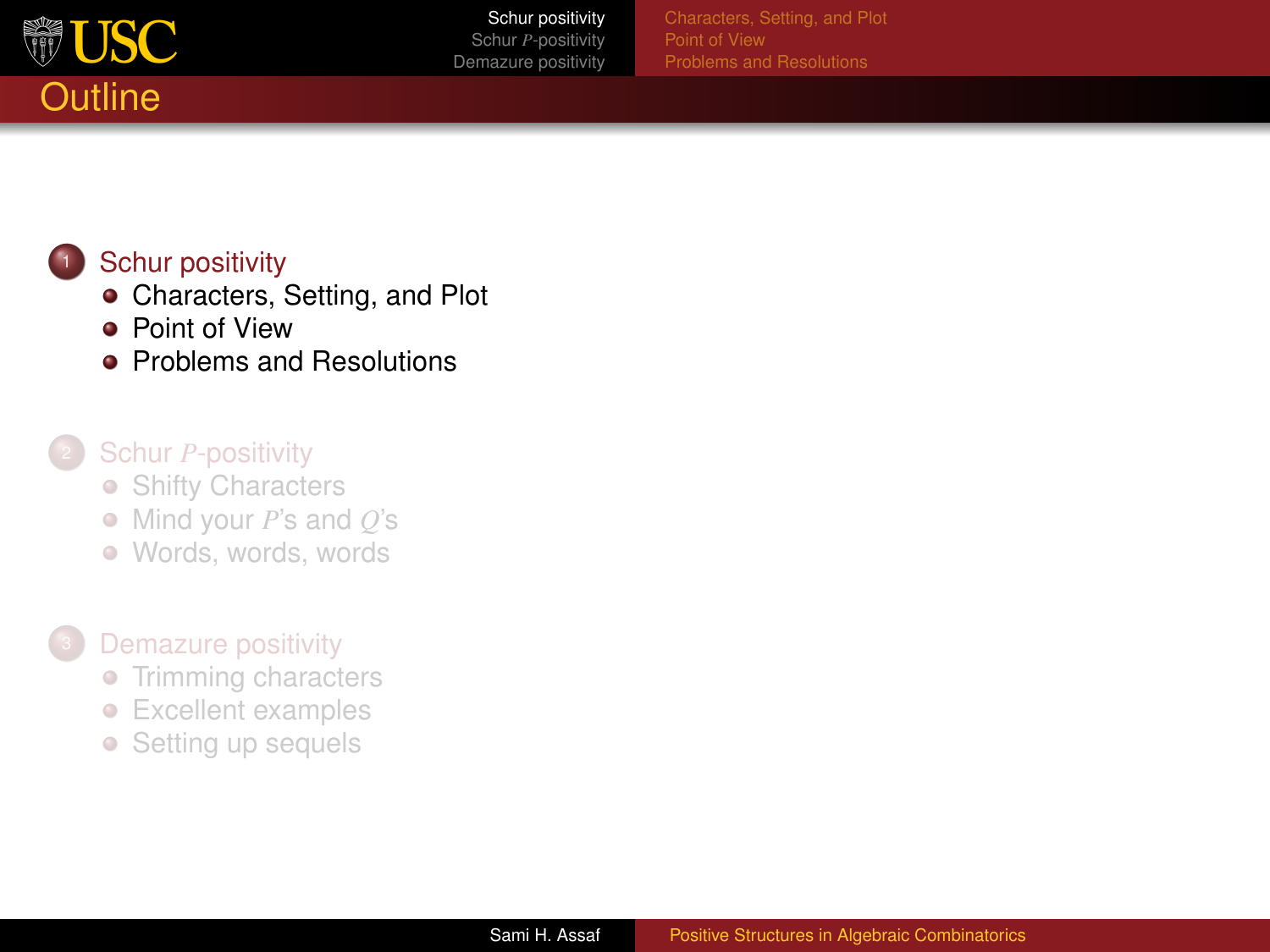[Characters, Setting, and Plot](#page-3-0) [Point of View](#page-6-0)

## General Linear group Symmetric Group

<span id="page-3-0"></span>新 USC

Schur modules  $\{V^{\lambda} \mid \ell(\lambda) \leq n\}$  are the irreducible representations of GL*n*, and

char( $V^{\lambda}$ ) =  $s_{\lambda}(x_1, \ldots, x_n)$ 



Let  $x^{\mathbf{a}} = x_1^{\mathbf{a}_1} \cdots x_n^{\mathbf{a}_n}$  be the monomial basis for polynomials.

$$
s_{\lambda}(x_1,\ldots,x_n)=\sum_{T\in \text{SSYT}_n(\lambda)}x^{\text{wt}(T)}
$$

Specht modules  $\{S^{\lambda} \mid |\lambda| = n\}$  are the irreducible representations of S*n*, and

$$
\mathrm{Frob}(S^\lambda)=s_\lambda\big(x_1,x_2,\ldots\big)
$$



$$
s_{(3,1)} = F_{(1,3)} + F_{(2,2)} + F_{(3,1)}
$$
  

$$
s_{(2,2)} = F_{(1,2,1)} + F_{(2,2)}
$$

Let  $F_\alpha = \sum_{\mathbf{a} \text{ refines } \alpha} x_1^{\mathbf{a}_1} \cdots x_n^{\mathbf{a}_n}$  be the fundamental basis for quasisymmetric functions.

$$
s_{\lambda}(x_1,x_2,\ldots)=\sum_{S\in \text{SYT}(\lambda)}F_{\text{Des}(S)}
$$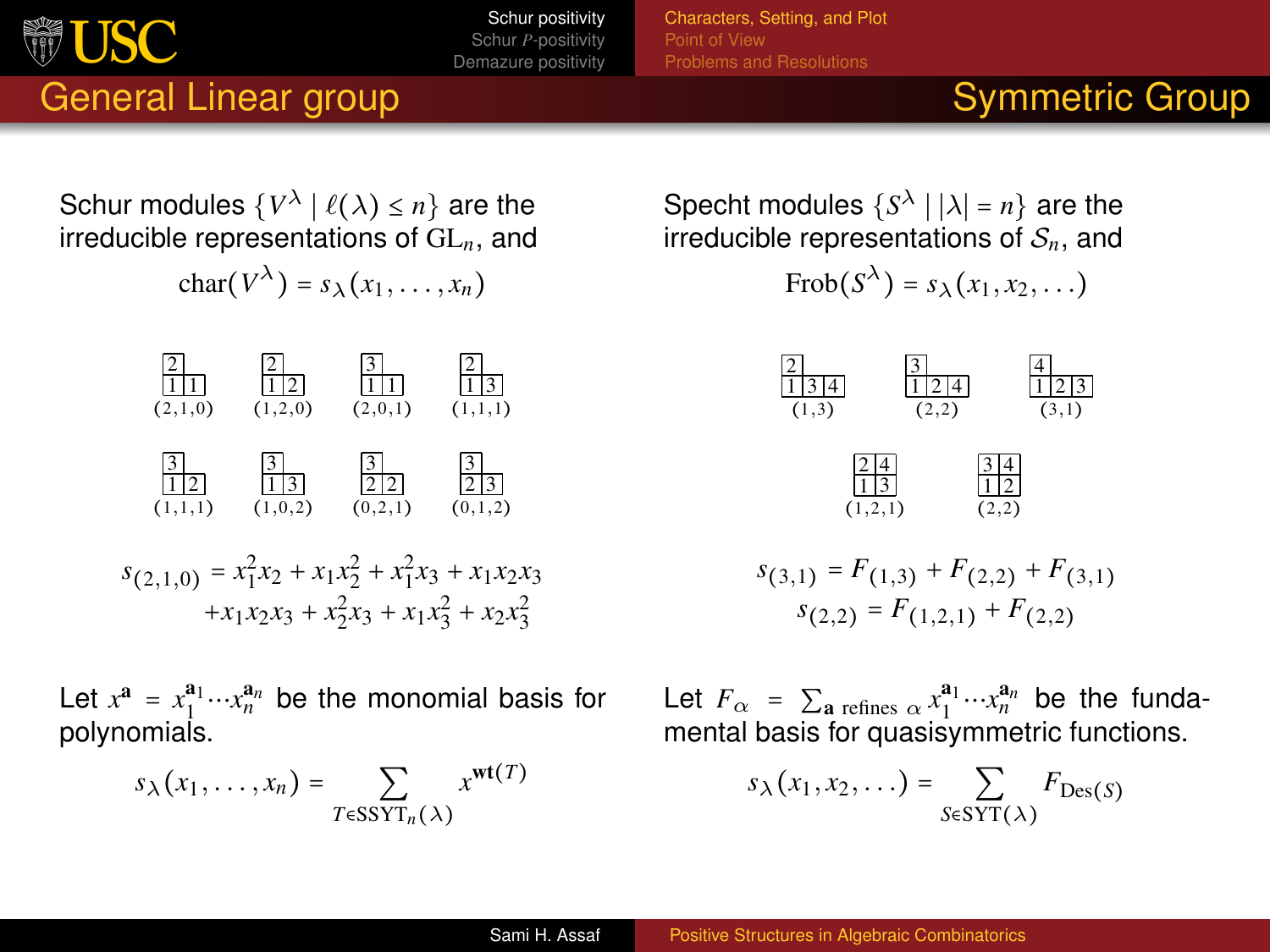

[Characters, Setting, and Plot](#page-3-0)

## Crystal graphs Dual equivalence graphs

#### Theorem (Kashiwara 1991, Kashiwara–Nakashima 94, Littelmann 95)

*Explicit crystal pairing rule for i*, *i* + 1*, and*  $f_i$  *changes the first unpaired i to*  $i + 1$ *.* 



#### Theorem (Knuth 1979, Edelman–Greene 1987, Haiman 1992, A. 2007)

*Explicit witness rule for i* − 1, *i*, *i* + 1 *and d*<sub>*i*</sub> *swaps i with the non-witness of*  $i \pm 1$ *.* 





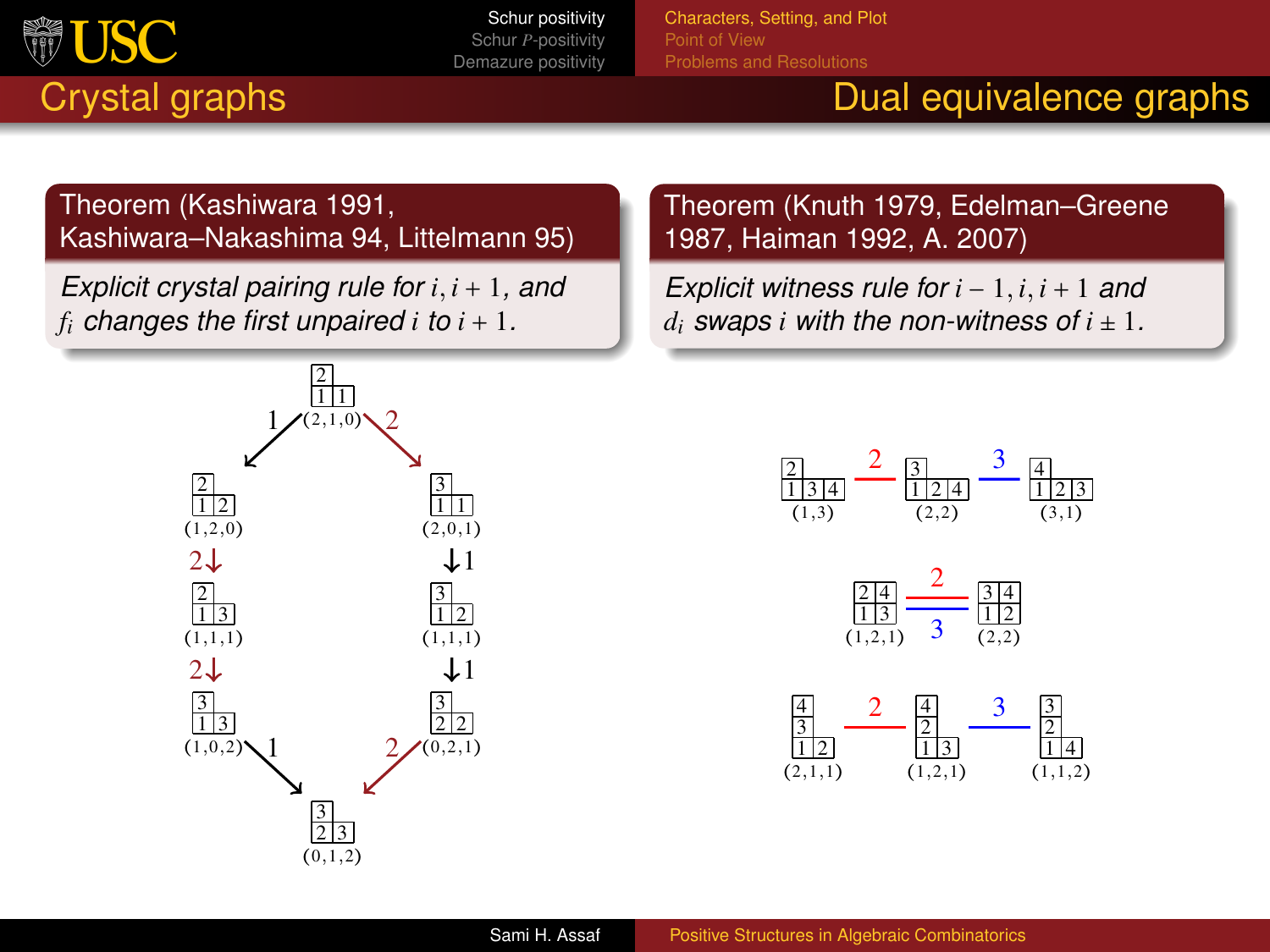

[Characters, Setting, and Plot](#page-3-0)

# Crystal axioms **Dual equivalence axioms** Dual equivalence axioms

#### Theorem (Stembridge 2003)

*If a graph is locally a crystal, then it is globally a crystal.*



#### Theorem (A. 2007/15)

*If a graph is locally a dual equivalence, then it is globally a dual equivalence.*



Every connected crystal  $B(\lambda)$  has a unique highest weight element *U*, characterized by  $e_i(U) = 0$  for all *i*, and wt(*U*) =  $\lambda$ .

#### **Open Problem**

Find an analog of highest weights for dual equivalence to facilitate "nice" formulas.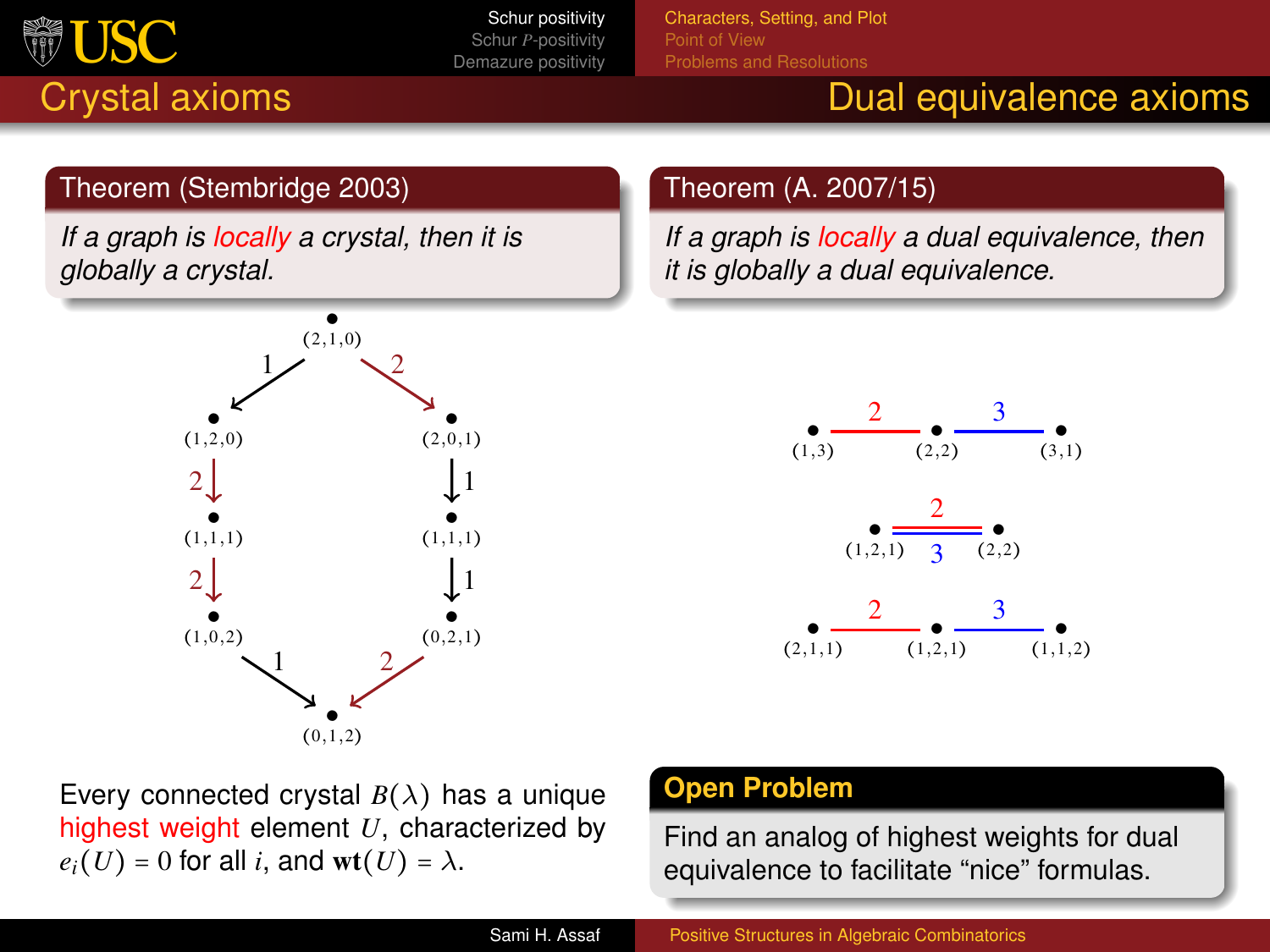<span id="page-6-0"></span>

[Point of View](#page-6-0)

Littlewood–Richardson rule gives the coefficients in tensor products:  $V^\mu \otimes V^\nu = \bigoplus_\lambda (V^\lambda)^{\oplus c^\lambda_{\mu,\nu}}$ 

$$
s_\mu s_\nu = \sum_\lambda c_{\mu,\nu}^\lambda s_\lambda
$$

Define the tensor edges 
$$
f_i(b_1 \otimes b_2)
$$
 by

| $f_i(b_1) \otimes b_2$ | if head <sub><i>i</i></sub> $(b_2)$ < tail <sub><i>i</i></sub> $(b_1)$ , |
|------------------------|--------------------------------------------------------------------------|
| $b_1 \otimes f_i(b_2)$ | if head <sub><i>i</i></sub> $(b_2) \ge \text{tail}_i(b_1)$ .             |



 $s_{(1,1,0)} s_{(1,0,0)} = s_{(2,1,0)} + s_{(1,1,1)}$ 

 $c^{\lambda}_{\mu,\nu}$  = number of lattice elements *c* 

*s*<sub>λ/μ</sub> =  $\sum_{\nu} c^{\lambda}_{\mu, \nu} s_{\nu}$ 

Define the skew of an equivalence by ignoring  $d_2, \ldots, d_{k+1}$  for  $1, \ldots, k$  in fixed positions.



 $s_{(3,2,1)/(1,1)} = s_{(3,1)} + s_{(2,2)} + s_{(2,1,1)}$ 

 $_{\mu,\nu}^{\lambda}$  = number of elements that rectify to  $S_{\lambda}$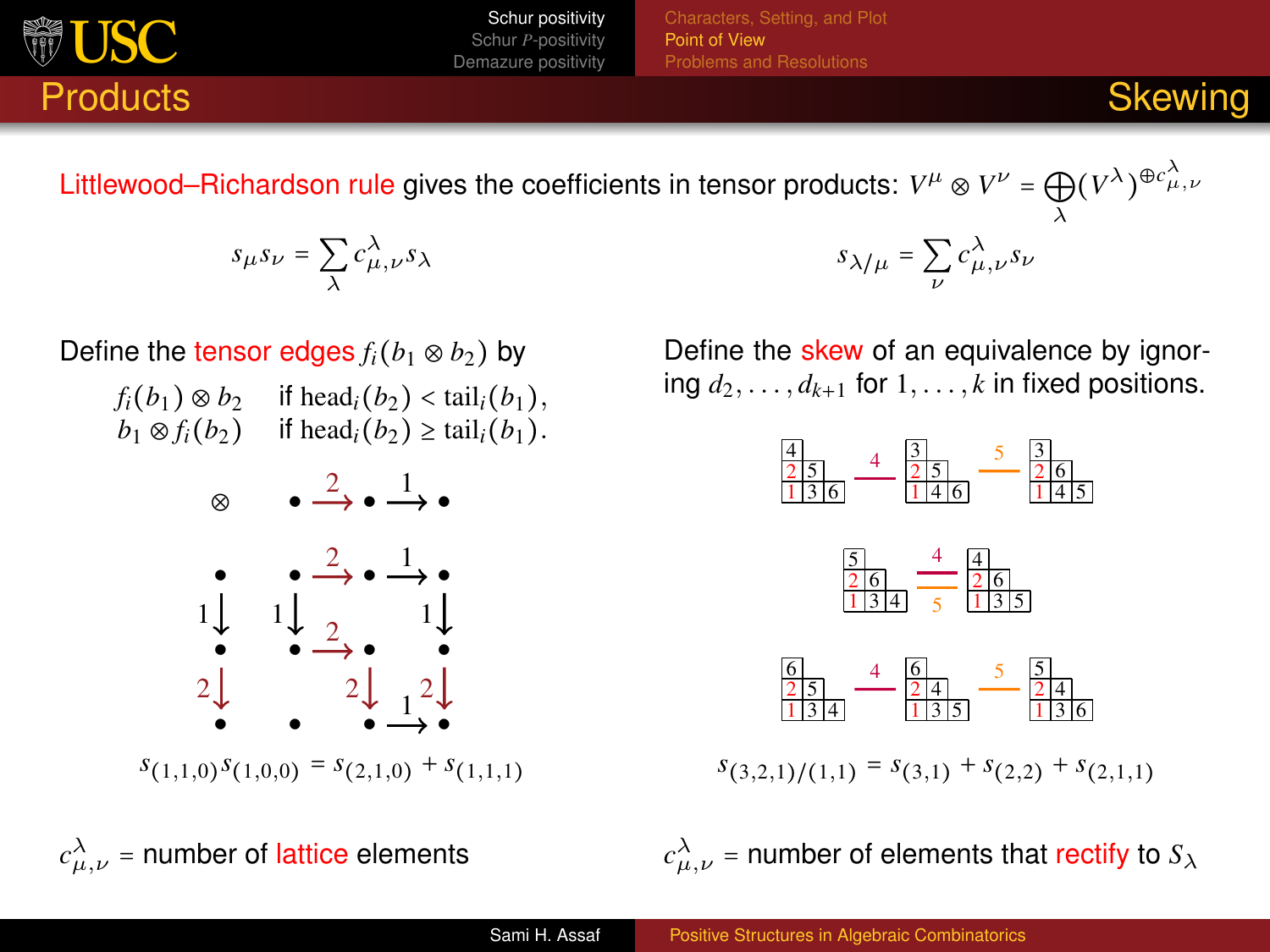<span id="page-7-0"></span>

[Problems and Resolutions](#page-7-0)

## Stanley symmetric functions

Stanley (1984) defined a symmetric function  $S_w = \sum$ 

 $\rho \in \overline{\text{Red}}(w)$  $F_{\text{Des}(\rho)}$  over reduced words for *w*.

#### Theorem (Morse–Schilling 2016)

*Explicit crystal directly on increasing factorizations of reduced words for w.*



#### Theorem (Edelman–Greene 1987)

*Coxeter–Knuth relations are a dual equivalence on reduced words for w.*

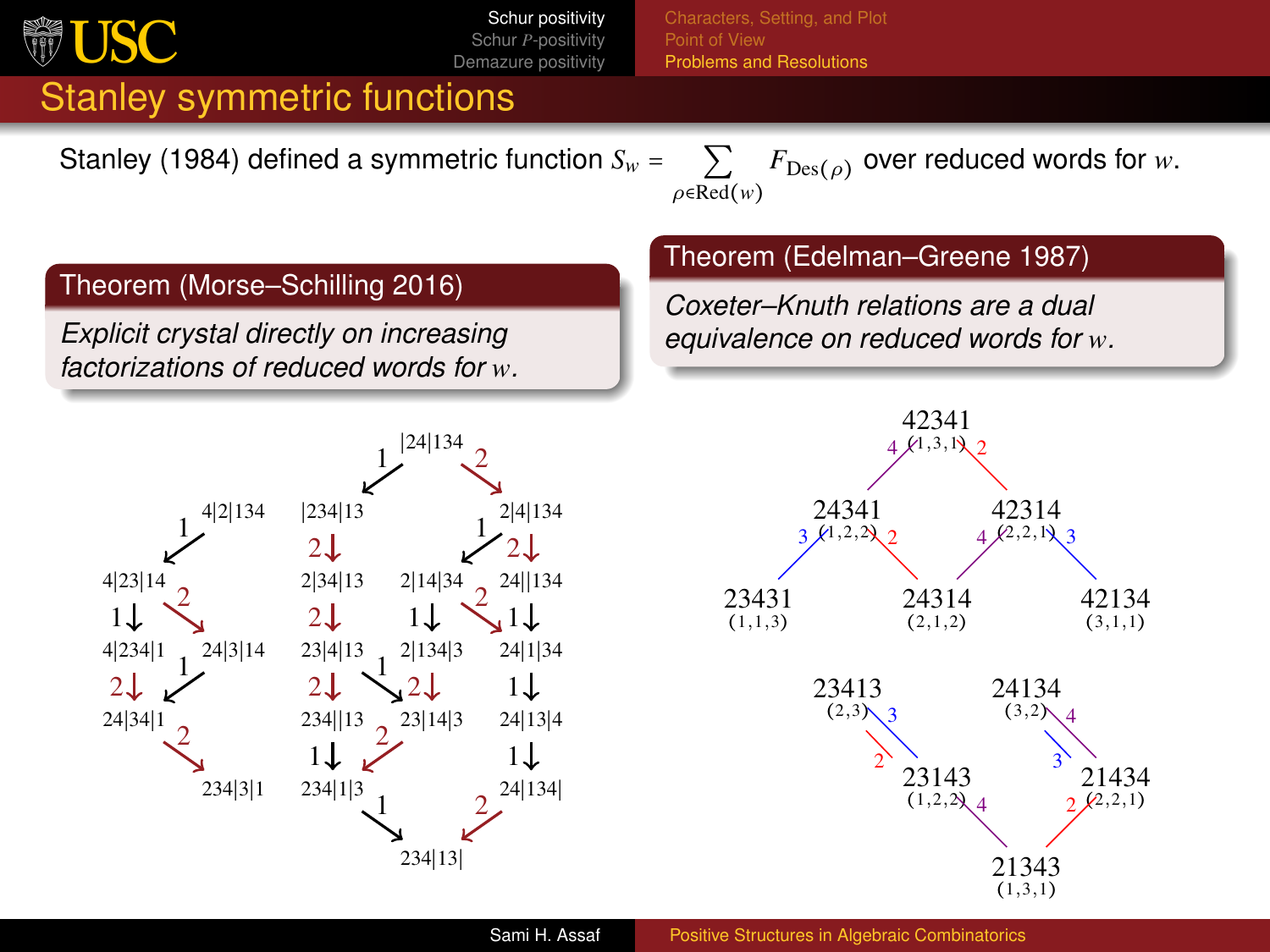

[Point of View](#page-6-0) [Problems and Resolutions](#page-7-0)

## Macdonald polynomials

Macdonald polynomials (1988) are expressed by Haglund–Haiman–Loehr (2005) as:

$$
\widetilde{H}_{\mu}(x;q,t) = \sum_{w \in S_n} q^{\text{inv}(w)} t^{\text{maj}(w)} F_{\text{Des}(w)}
$$

#### Theorem (Hall–Littlewood case)

*There is a crystal for*  $H_u(x; 0, t)$  *for which* maj *is the energy function.*

#### Theorem (van Leeuwen 2005)

*There is a crystal for*  $\widetilde{H}_{\mu}(x; q, t)$  *for*  $\mu_1 \leq 2$ , *where* maj *and* inv *are constant on connected components.*

#### **Open Problem**

Find a crystal for  $\widetilde{H}_{\mu}(x;q,t)$  (or  $LLT_{\mu}(x;q)$ ).

Possibly this can be done with a *q*-analog of the tensor rule corresponding to the *q*product for LLT polynomials.

#### Theorem (A. 2007/15)

*There is a dual equivalence for*  $H$ <sub> $\mu$ *</sub>(<i>x*; *q*, *t*)</sub> *for*  $\mu_1 \leq 2$ , where both maj and inv are *constant on classes.*

#### Theorem (A. 2007/15)

*Both* maj *and* inv *are constant on twisted dual equivalence classes. Moreover, for*  $\mu_1 \leq 2$  *and*  $\mu = (n)$  *these are Schur positive.* 

#### Theorem (Roberts 2013)

*Twisted classes are positive for* inv = 0*.*

#### **Conjecture** (A. 2015)

Twisted classes are Schur positive.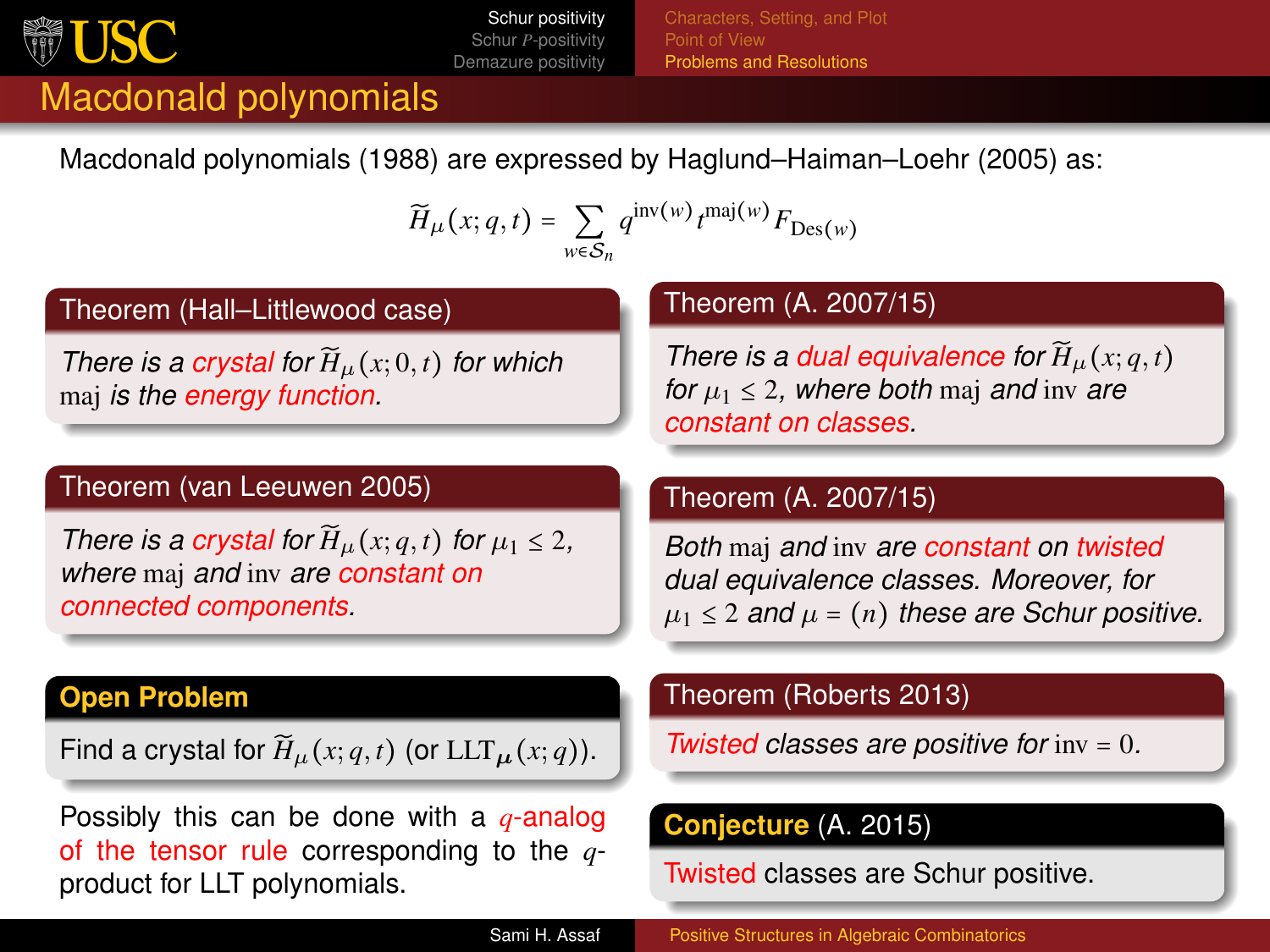

[Problems and Resolutions](#page-7-0)

## Chromatic symmetric functions

Stanley (1995) defined a symmetric function  $X_G = \sum_{\kappa: V(G) \to \mathbb{N}} x^{\text{wt}(\kappa)}$  generalizing the chromatic number of a graph  $G$ . Stanley conjectured  $X_{\text{inc}(\mathcal{P})}$  is Schur positive for certain  $\mathcal{P}.$ 

#### Theorem (Gasharov 1995)

*For*  $G = \text{inc}(\mathcal{P})$  *with*  $\mathcal{P}$  *a*  $(3+1)$ *-free poset,*  $X_G(x) = \sum s_{\textbf{wt}(T)}$  *where the sum is over T* P*-tableaux.*

#### Theorem (Ehrhard 2022+)

*There is a crystal structure refining the Schur positivity, and for* 2*-part Schur polynomials, this is a Stembridge crystal. Moreover, the Shareshian–Wachs statistic factors through.*

#### **Open Problem**

Complete this result to the general case.

#### Theorem (Kim–Pylyavskyy 2021)

*With additional (conjecturally unnecessary) conditions on* P*, there is an insertion algorithm proved using dual equivalence for proper colorings of inc(P).* 

#### **Open Problem**

Complete this result to the general  $(3 + 1)$ -free case.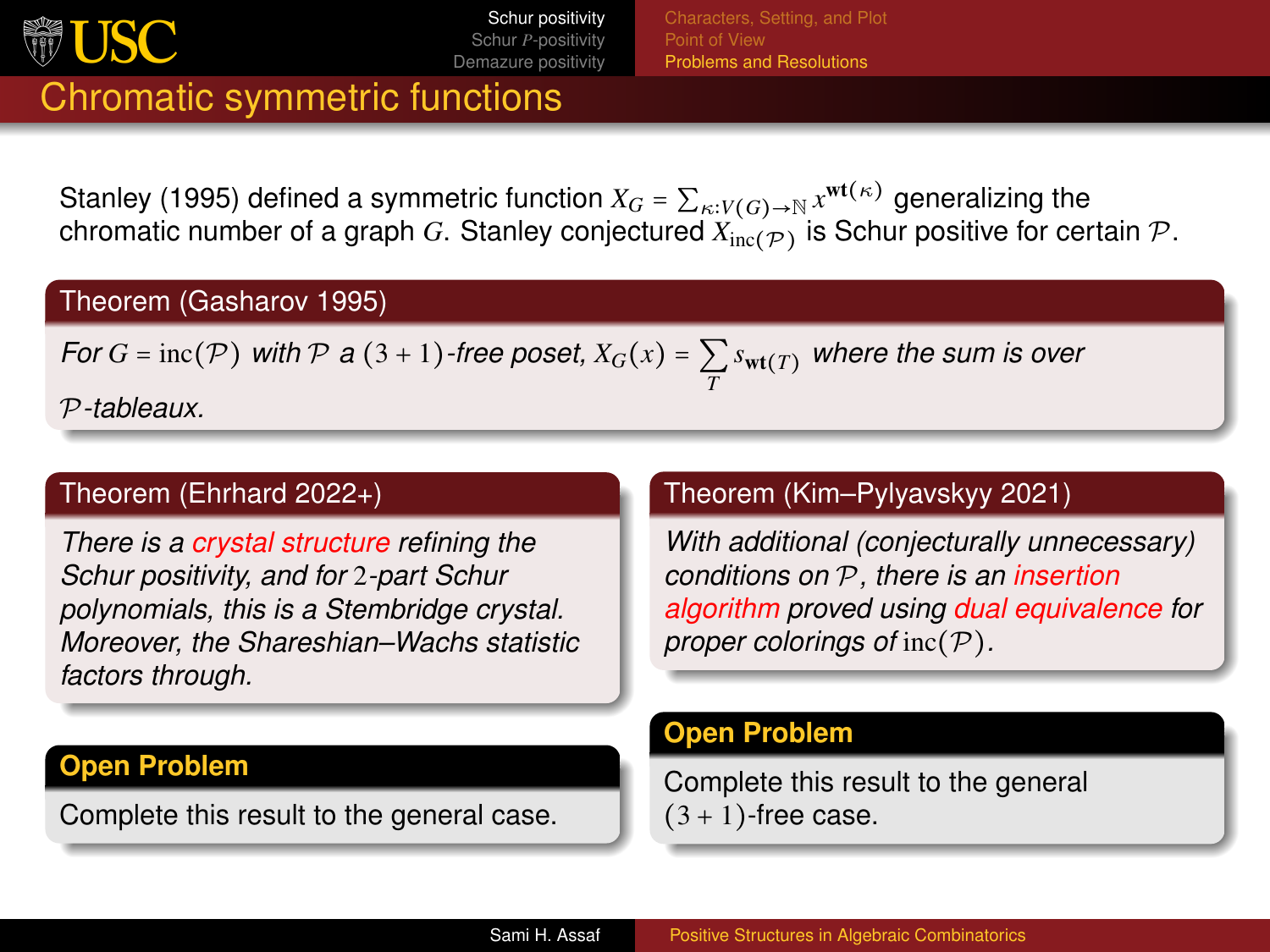<span id="page-10-0"></span>

[Words, words, words](#page-15-0)

### **[Schur positivity](#page-2-0)**

- **[Characters, Setting, and Plot](#page-3-0)**
- **[Point of View](#page-6-0)**
- **[Problems and Resolutions](#page-7-0)**

## Schur *P*[-positivity](#page-10-0)

- **[Shifty Characters](#page-11-0)**
- [Mind your](#page-14-0) *P*'s and *Q*'s
- [Words, words, words](#page-15-0)

### **[Demazure positivity](#page-16-0)**

- **[Trimming characters](#page-17-0)**
- [Excellent examples](#page-20-0)  $\bullet$
- [Setting up sequels](#page-22-0)  $\bullet$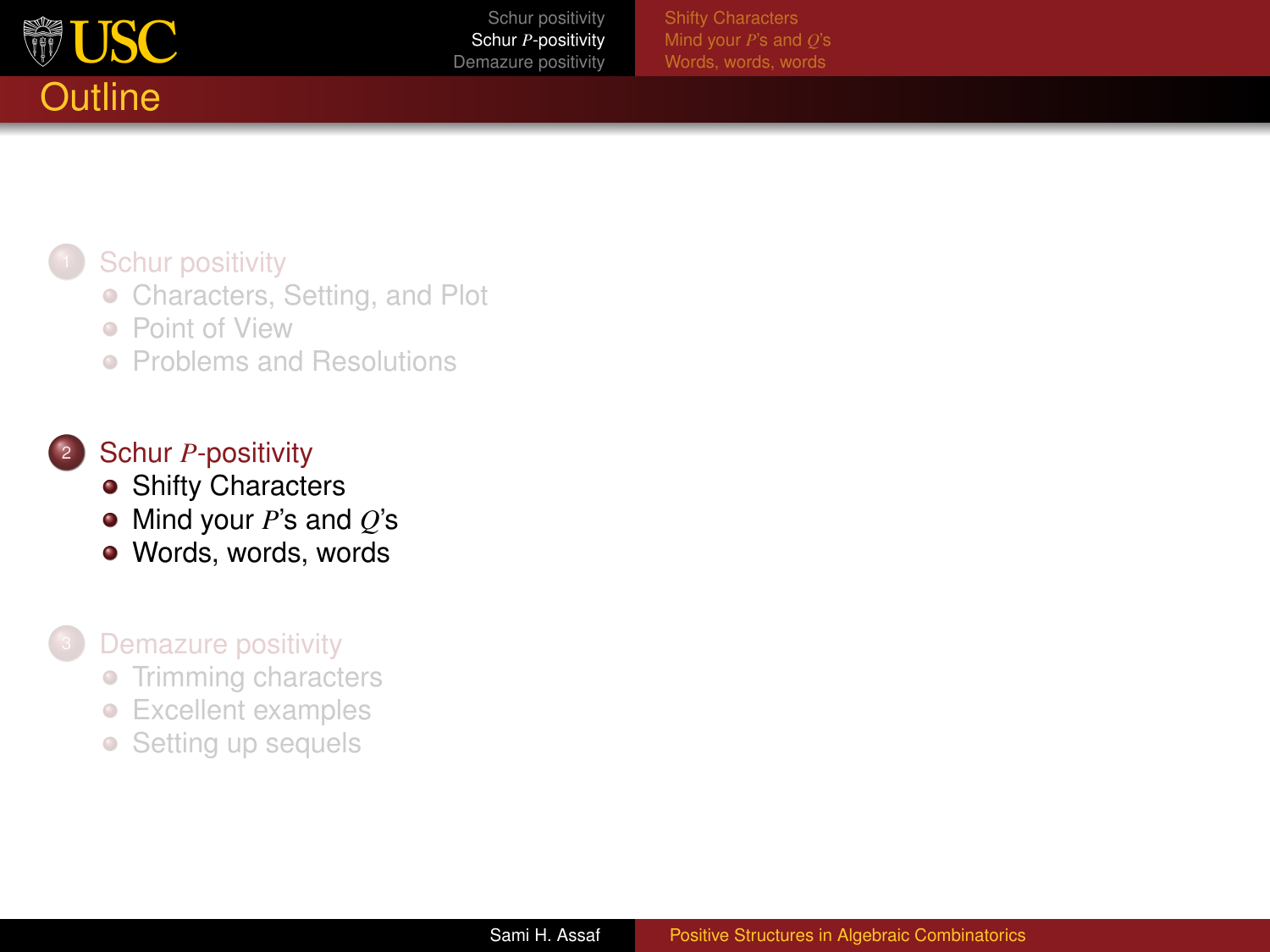<span id="page-11-0"></span>

[Shifty Characters](#page-11-0) [Words, words, words](#page-15-0)

## Queer superalgebras **Projective representations**

Consider strict partitions  $\gamma = (\gamma_1 > \gamma_2 > \cdots > \gamma_\ell)$  indexing a subspace of symmetric functions. Schur *P*- and *Q*-functions (given by  $P_\gamma(x; -1)$  and  $Q_\gamma(x; -1)$ , resp.) are dual bases.

### Theorem (Sergeev 1984)

*Schur P-polys are characters of tensor representations of queer superalgebras.*

$$
P_{\gamma}(x_1,\ldots,x_n)=\sum_{T\in \text{SSHT}_n(\gamma)}x^{\text{wt}(T)}
$$

$$
\begin{array}{c|cc}\n\boxed{2} & \boxed{2} & \boxed{3} & \boxed{3} \\
\boxed{11} & \boxed{12'} & \boxed{11} & \boxed{12} \\
(2,1,0) & (1,2,0) & (2,0,1) & (1,1,1)\n\end{array}
$$

$$
\begin{array}{c|cc}\n\boxed{3} & \boxed{3} & \boxed{3} & \boxed{3} \\
\boxed{12'} & \boxed{13'} & \boxed{212} & \boxed{23'} \\
(1,1,1) & (1,0,2) & (0,2,1) & (0,1,2)\n\end{array}
$$

$$
\begin{array}{c} P_{(2,1,0)}=x_{1}^{2}x_{2}+x_{1}x_{2}^{2}+x_{1}^{2}x_{3}+x_{1}x_{2}x_{3}\\ +x_{1}x_{2}x_{3}+x_{2}^{2}x_{3}+x_{1}x_{3}^{2}+x_{2}x_{3}^{2} \end{array}
$$

#### Theorem (Stembridge 1989)

*Schur P-functions are characters of projective representations of* S*n.*

$$
P_{\gamma}(x_1, x_2, \cdots) = \sum_{S \in \text{SHT}(\gamma)} F_{\text{Des}(S)}
$$



 $P_{(3,1)} = F_{(1,3)} + F_{(2,2)} + F_{(3,1)} + F_{(1,2,1)}$  $+F(2,2) + F(1,1,2) + F(1,2,1) + F(2,1,1)$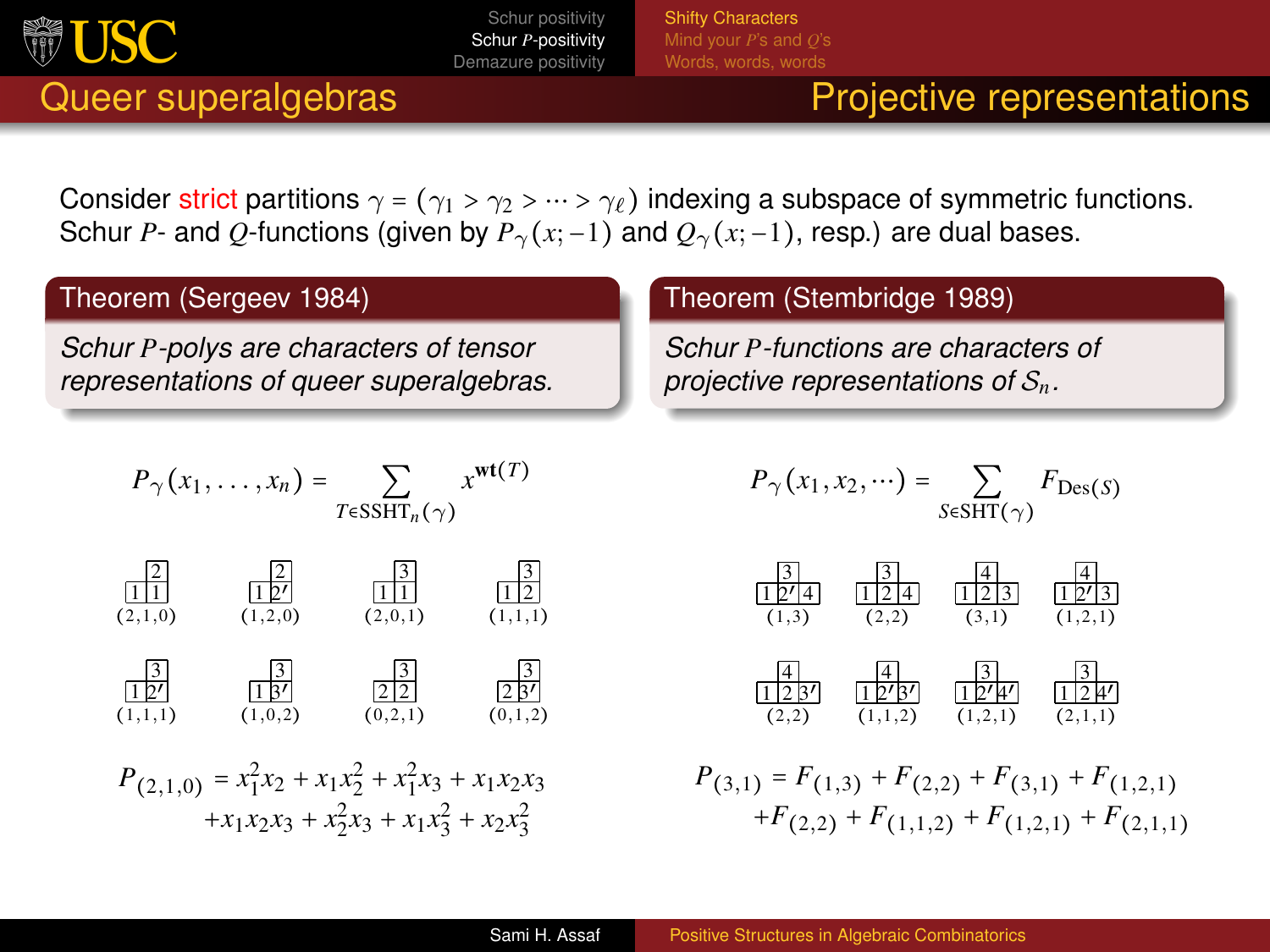

[Shifty Characters](#page-11-0) [Words, words, words](#page-15-0)

## Queer crystals Queer dual equivalence

### Theorem (GJKKK 2010, A.–Oguz 2018)

*Explicit crystal pairing rule for i*, *i* + 1*, and f*<sub>*i*</sub> *changes the first unpaired*  $i$  *<i>to*  $i + 1$ *, f*<sup>0</sup> *changes the rightmost* 1 *in bottom row.*



### Theorem (A. 2022)

*Explicit witness rule for i* − 1, *i*, *i* + 1 *and d*<sub>*i*</sub> *swaps i with the non-witness of*  $i \pm 1$ , *d*<sup>0</sup> *toggles the sign on the* 2*.*



#### Theorem

*Erasing the queer edges recovers the type A structure for both paradigms. In particular, P*γ *is Schur positive.*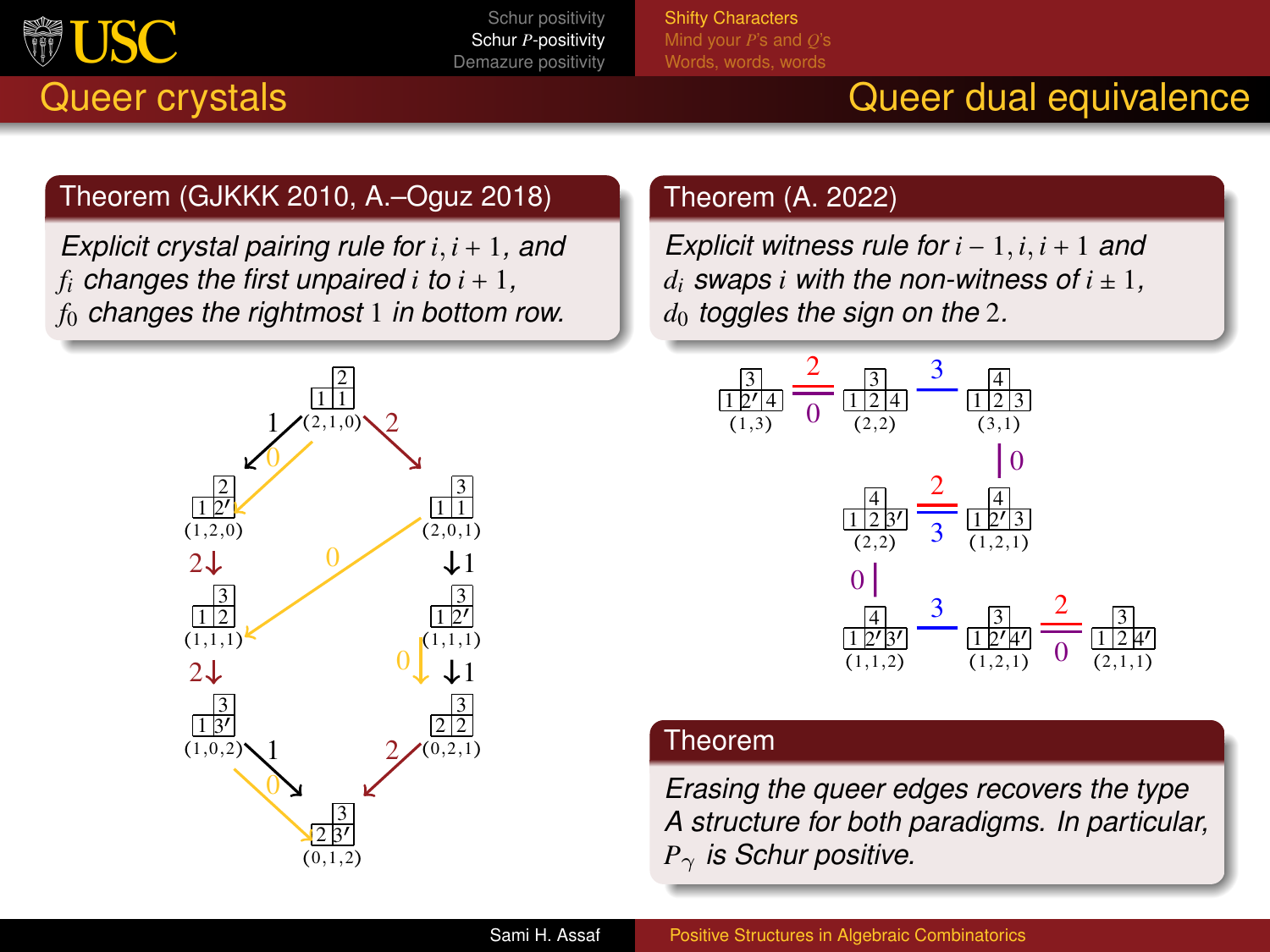

[Shifty Characters](#page-11-0) [Words, words, words](#page-15-0)

## Queer crystal axioms **Queer dual equivalence axioms**

### Theorem (A.-Oguz 2020)

*Short list of necessary local axioms using odd Kashiwara operators.*

#### Theorem (Gillespie-Hawkes-Poh-Schilling)

*Additional necessary local axioms, and sufficient condition on the Schur expansion.*



#### Theorem (A. 2022)

*Queer dual equivalence is characterized by 5 local axioms and 1 non-local axiom.*



### **Open Problem**

Give simple, local characterization of highest weights for queer crystals.

#### **Open Problem**

Give fully local axioms for queer dual equivalence (maybe using *odd* edges?).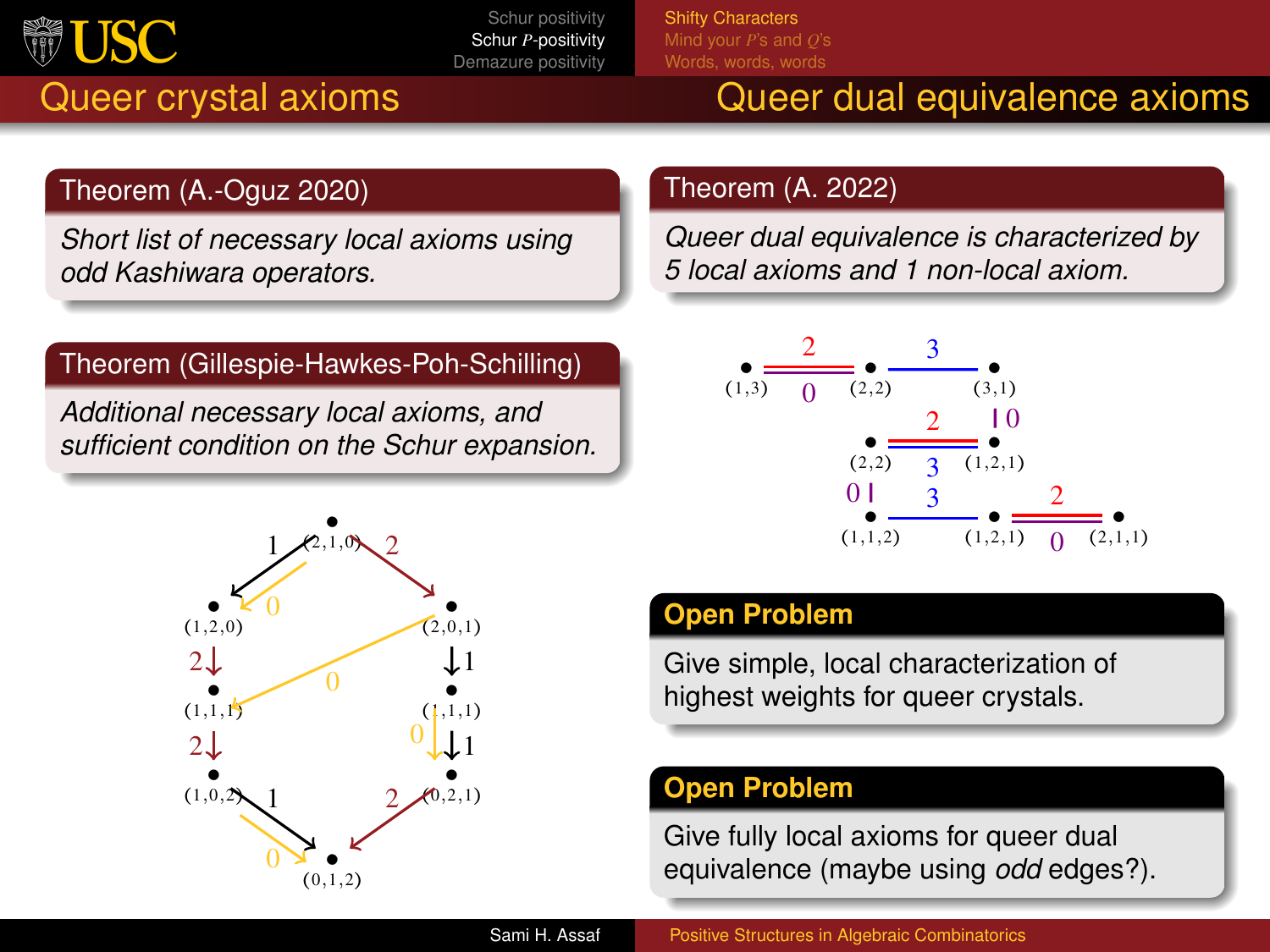[Mind your](#page-14-0) *P*'s and *Q*'s [Words, words, words](#page-15-0)

## **Tensor products** Skew characters Skew characters Skew characters

Recall 
$$
P_{\gamma}
$$
 and  $Q_{\gamma}$  are dual bases, and so  $P_{\delta}P_{\epsilon} = \sum_{\gamma} c_{\delta,\epsilon}^{\gamma} P_{\gamma}$  if and only if  $Q_{\gamma/\delta} = \sum_{\epsilon} c_{\delta,\epsilon}^{\gamma} Q_{\epsilon}$ .

Add the queer tensor edge  $f_0(b_1 \otimes b_2)$  by

<span id="page-14-0"></span>**USC** 

 $f_0(b_1) \otimes b_2$  if  $\text{wt}(b_2)_1 = \text{wt}(b_2)_2 = 0$ ,  $b_1 \otimes f_0(b_2)$  otherwise.



 $P_{(1,0,0)}P_{(1,0,0)} = P_{(2,0,0)}$ 

Define skew equivalence as before, but on the shifted dual equivalence (Billey– Hamacker–Roberts–Young 2014, A. 2018).

Or rely on the axioms to guide the rule.

$$
\frac{1}{2} \otimes \frac{2}{4} \frac{1}{12} \otimes \frac{3}{4} \frac{1}{12} \otimes \frac{3}{12} \otimes \frac{3}{12} \otimes \frac{3}{12} \otimes \frac{3}{12} \otimes \frac{3}{12} \otimes \frac{3}{12} \otimes \frac{3}{12} \otimes \frac{3}{12} \otimes \frac{3}{12} \otimes \frac{3}{12} \otimes \frac{2}{12} \otimes \frac{1}{12} \otimes \frac{3}{12} \otimes \frac{3}{12} \otimes \frac{3}{12} \otimes \frac{3}{12} \otimes \frac{3}{12} \otimes \frac{2}{12} \otimes \frac{1}{12} \otimes \frac{3}{12} \otimes \frac{3}{12} \otimes \frac{3}{12} \otimes \frac{3}{12} \otimes \frac{3}{12} \otimes \frac{3}{12} \otimes \frac{3}{12} \otimes \frac{3}{12} \otimes \frac{3}{12} \otimes \frac{3}{12} \otimes \frac{3}{12} \otimes \frac{3}{12} \otimes \frac{3}{12} \otimes \frac{3}{12} \otimes \frac{3}{12} \otimes \frac{3}{12} \otimes \frac{3}{12} \otimes \frac{3}{12} \otimes \frac{3}{12} \otimes \frac{3}{12} \otimes \frac{3}{12} \otimes \frac{3}{12} \otimes \frac{3}{12} \otimes \frac{3}{12} \otimes \frac{3}{12} \otimes \frac{3}{12} \otimes \frac{3}{12} \otimes \frac{3}{12} \otimes \frac{3}{12} \otimes \frac{3}{12} \otimes \frac{3}{12} \otimes \frac{3}{12} \otimes \frac{3}{12} \otimes \frac{3}{12} \otimes \frac{3}{12} \otimes \frac{3}{12} \otimes \frac{3}{12} \otimes \frac{3}{12} \otimes \frac{3}{12} \otimes \frac{3}{12} \otimes \frac{3}{12} \otimes \frac{3}{12} \otimes \frac{3}{12} \otimes \frac{3}{12} \otimes \frac{3}{12} \otimes \frac{3}{12} \ot
$$

 $P_{(2,1)}P_{(1)} = P_{(3,1)}$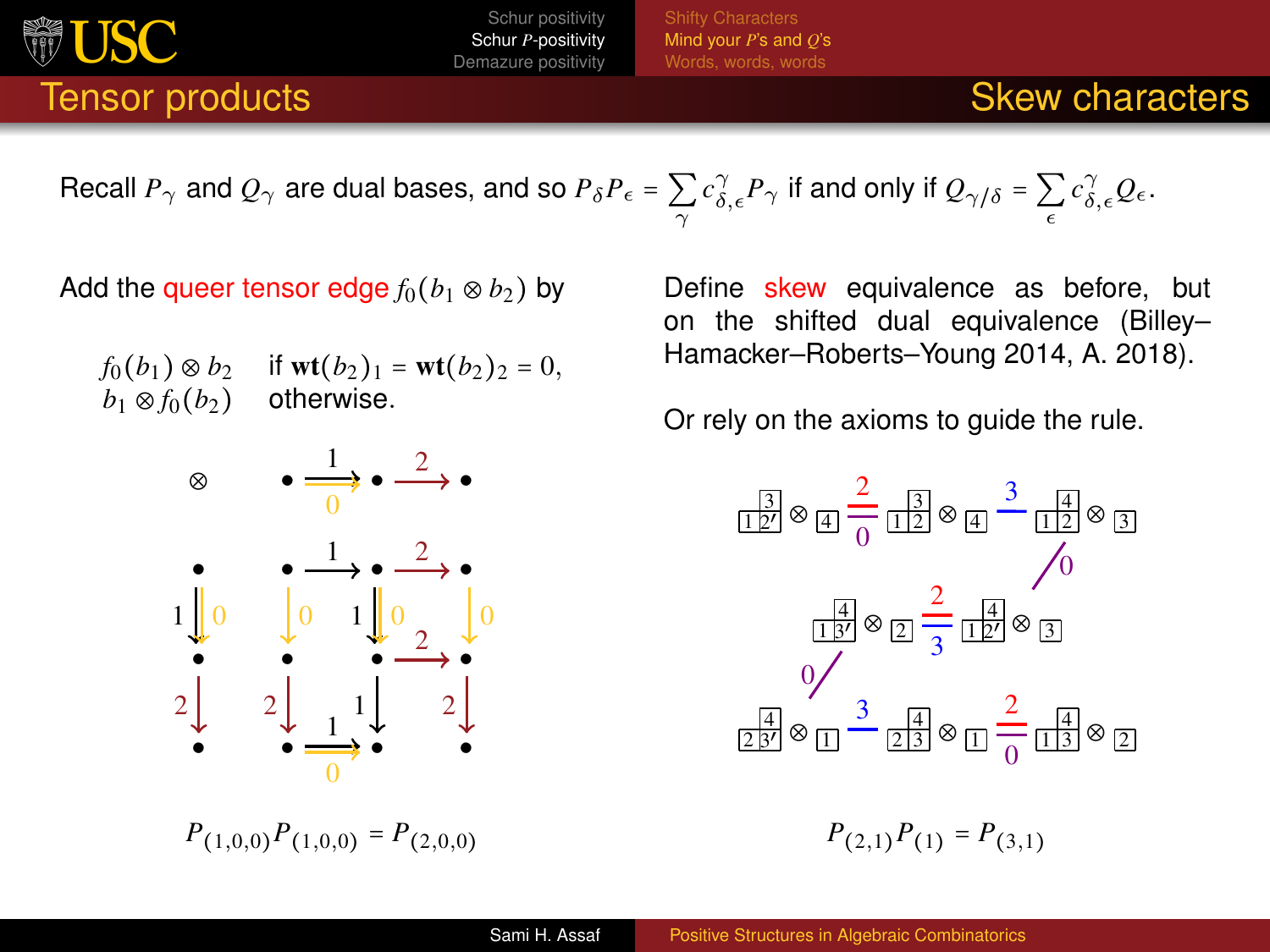<span id="page-15-0"></span>

[Words, words, words](#page-15-0)

Billey–Haiman (1995) define the type C Stanley symmetric function signed permutations:

$$
C_w(x) = \sum_{\rho \in \text{Red}(w)} \Theta_{\text{Peak}(\rho)}(x)
$$

 $\text{Red}(31'2') = \{(1, 0, 1, 2, 0, 1), (1, 0, 1, 0, 2, 1), (0, 1, 0, 1, 2, 1), (0, 1, 0, 2, 1, 2), (0, 1, 2, 0, 1, 2)\}\$ 

| Theorem (Hawkes-Paramonov-Schilling         | Theorem (Billey-Hamacker-Roberts-Young      |
|---------------------------------------------|---------------------------------------------|
| 2017                                        | 2014                                        |
| Type C crystal on factorizations of reduced | Coxeter-Knuth relations give a shifted dual |
| words signed permutations.                  | equivalence on these reduced words.         |

The type B Stanley symmetric function  $B_w$  is over signed reduced words where 0 is unsigned:

$$
B_w\big(x\big)=\sum_{\rho\in\text{Red}^{\pm}_0(w)}F_{\text{Des}(w)}\big(x\big)
$$

#### **Open Problems**

Define a queer crystal on factorizations of signed reduced words signed permutations.

#### **Open Problems**

Define a queer dual equivalence for signed reduced words signed permutations.

Other interesting words for which there are queer crystals and queer dual equivalence: involution Stanley symmetric functions, fixed-point-free Stanley symmetric functions, etc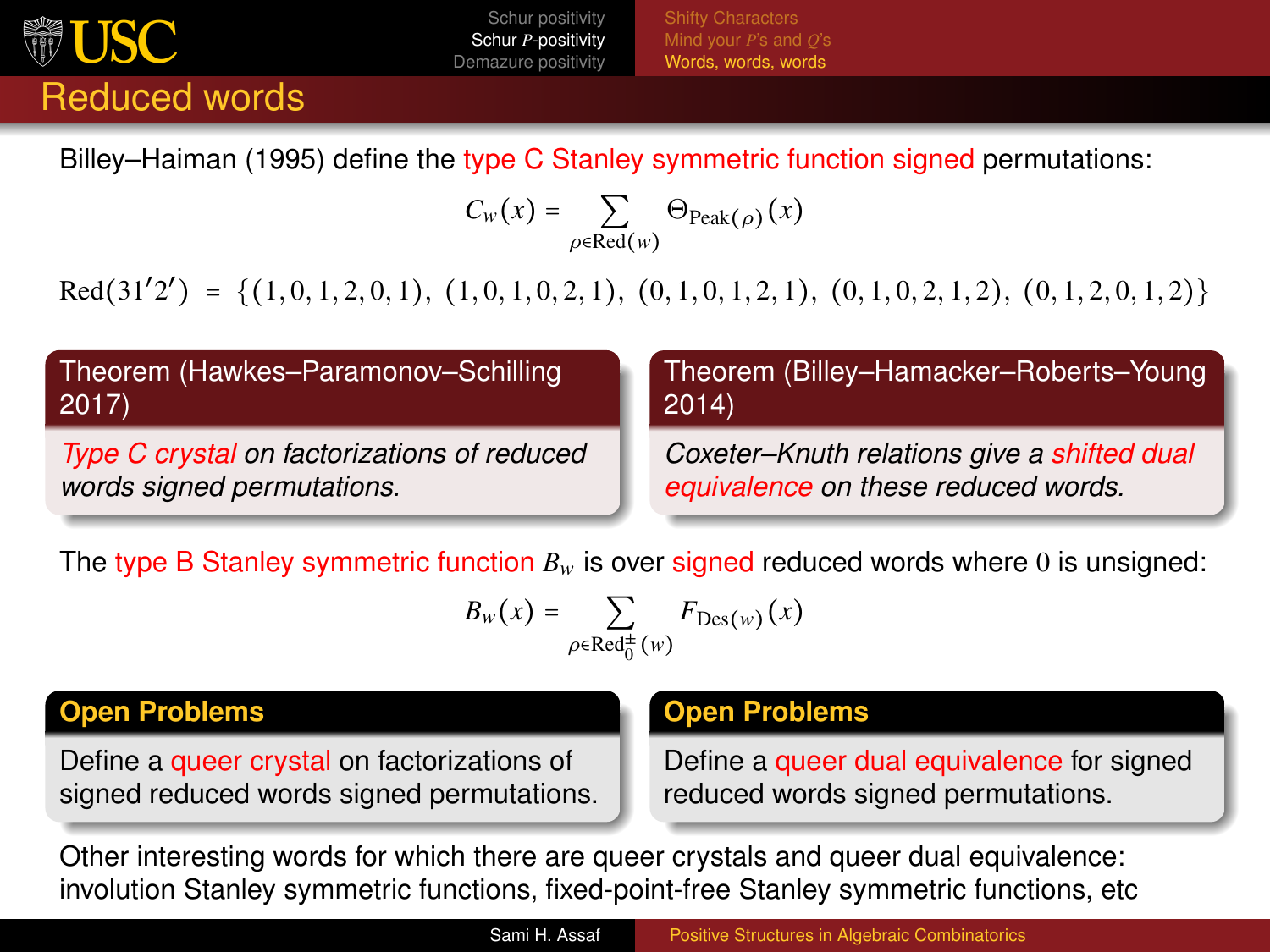<span id="page-16-0"></span>

## **[Schur positivity](#page-2-0)**

- **[Characters, Setting, and Plot](#page-3-0)**
- **[Point of View](#page-6-0)**
- **[Problems and Resolutions](#page-7-0)**

### Schur *P*[-positivity](#page-10-0)

- [Shifty Characters](#page-11-0)
- [Mind your](#page-14-0) *P*'s and *Q*'s
- [Words, words, words](#page-15-0)

#### [Demazure positivity](#page-16-0)

- [Trimming characters](#page-17-0)
- **•** [Excellent examples](#page-20-0)
- [Setting up sequels](#page-22-0)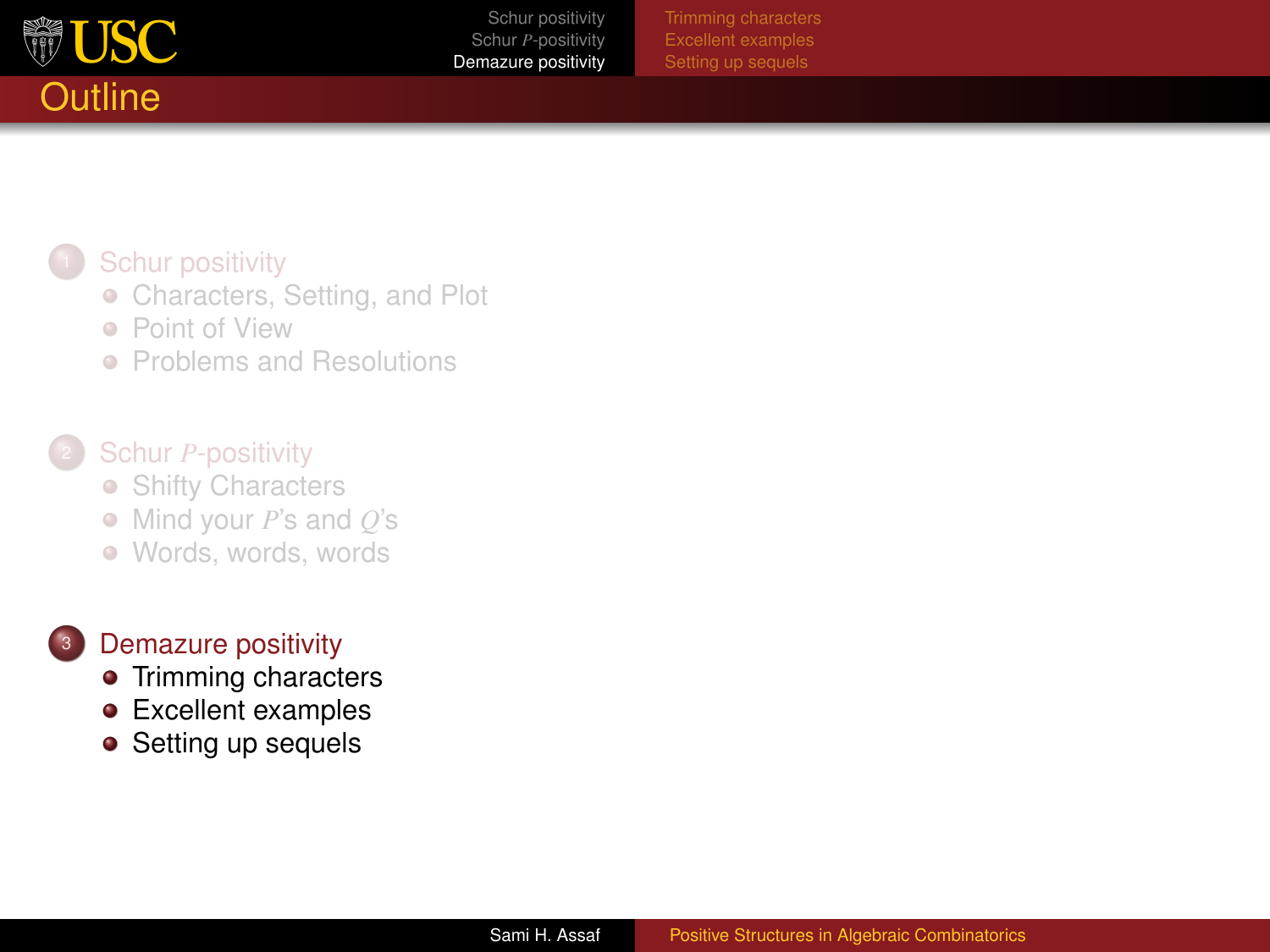<span id="page-17-0"></span>

[Trimming characters](#page-17-0)

## Demazure characters **Slide polynomials Slide polynomials**

Demazure modules  $\{V^{\lambda}_w \mid w \in S_n\}$  are *B*-submodules generated by extremal weight spaces,

$$
\kappa_{\mathbf{a}}(x_1,\ldots,x_n)=\mathrm{char}(V^\lambda_w)=\pi_w(x^\lambda)
$$

Kohnert diagrams (Kohnert 1991), Semiskyline augmented fillings (Mason 2009)



$$
\kappa_{(0,2,1)}=x_1^2x_2+x_1x_2^2+x_1^2x_3+x_1x_2x_3+x_2^2x_3
$$

$$
\kappa_{\mathbf{a}} = \sum_{T \in \text{SSAF}(\mathbf{a})} x^{\text{wt}(T)}
$$

Quasi-Yamanouchi Kohnert tableau (A.– Searles 2018), key tableaux (A. 2018)



$$
\begin{aligned} \kappa_{(2,0,2)} = \mathfrak{F}_{(2,0,2)} + 0 \\ \kappa_{(1,0,2,1)} = \mathfrak{F}_{(1,1,2,0)} + \mathfrak{F}_{(1,0,2,1)} + \mathfrak{F}_{(2,0,1,1)} \end{aligned}
$$

$$
\kappa_{\mathbf{a}} = \sum_{S \in \text{SKT}(\mathbf{a})} \mathfrak{F}_{\text{des}(S)}
$$

Here  $\mathfrak{F}_\textbf{b}$  =  $\Sigma_\textbf{a}$  <sub>refines  $_\textbf{b}$  x<sup>a</sup> is the fundamental slide basis of the polynomial ring (A.-Searles 2017).</sub>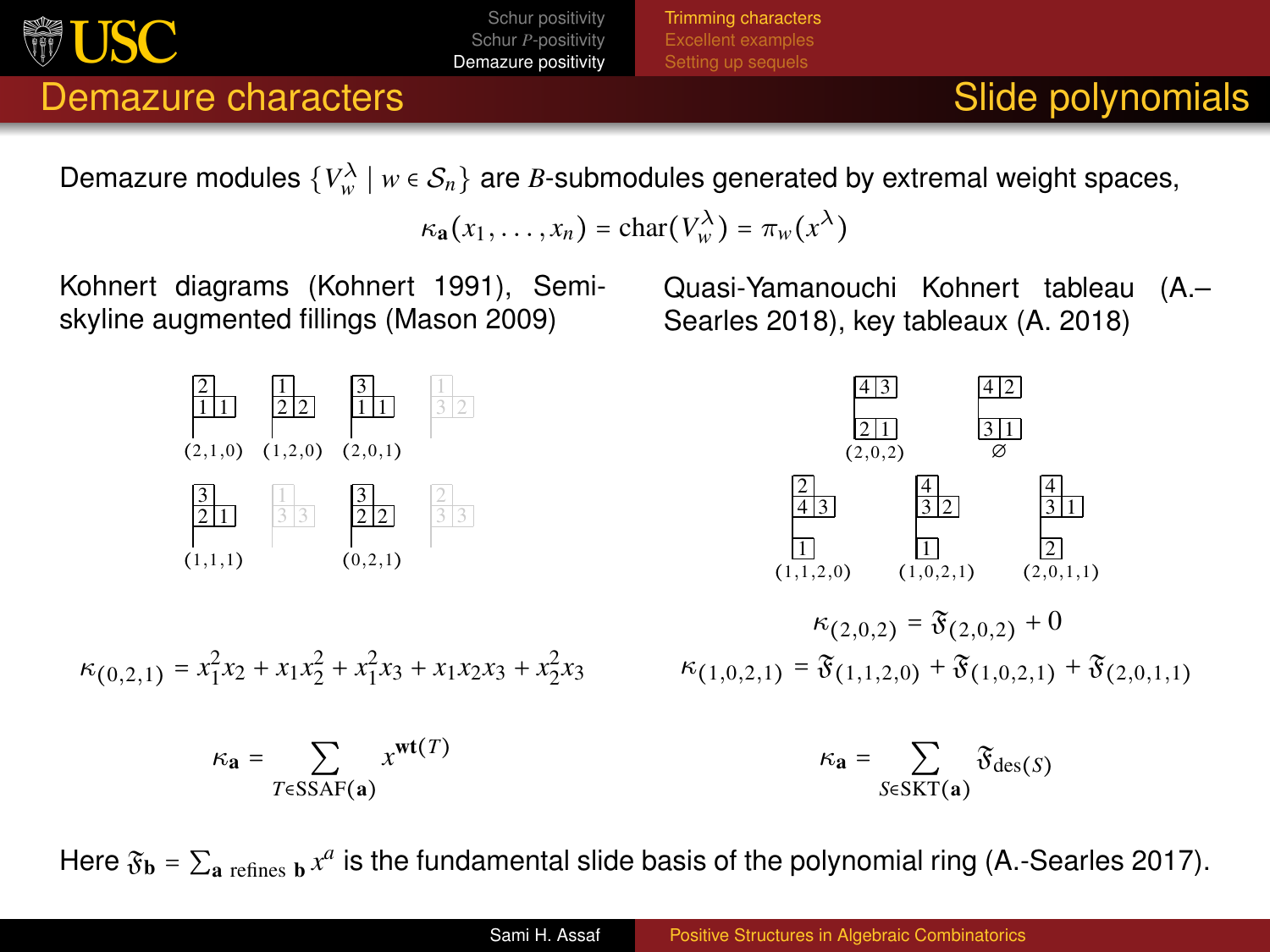

Theorem (A.-Schilling 2018)

#### [Schur positivity](#page-2-0) Schur *P*[-positivity](#page-10-0) [Demazure positivity](#page-16-0)

[Trimming characters](#page-17-0)

# Demazure crystals New York Weak dual equivalence

### Theorem (A. 2022)

*Explicit witness rule for i* − 1, *i*, *i* + 1 *and d*<sub>*i*</sub> *swaps i with the non-witness of*  $i \pm 1$ *, or maybe cyclically rotates*  $i - 1$ ,  $i$ ,  $i + 1$ .







*Explicit crystal pairing rule for i*, *i* + 1*, and f*<sub>*i*</sub> *changes the first unpaired*  $i$  *<i>to*  $i + 1$ *, and maybe flips i*, *i* + 1 *in some columns.*

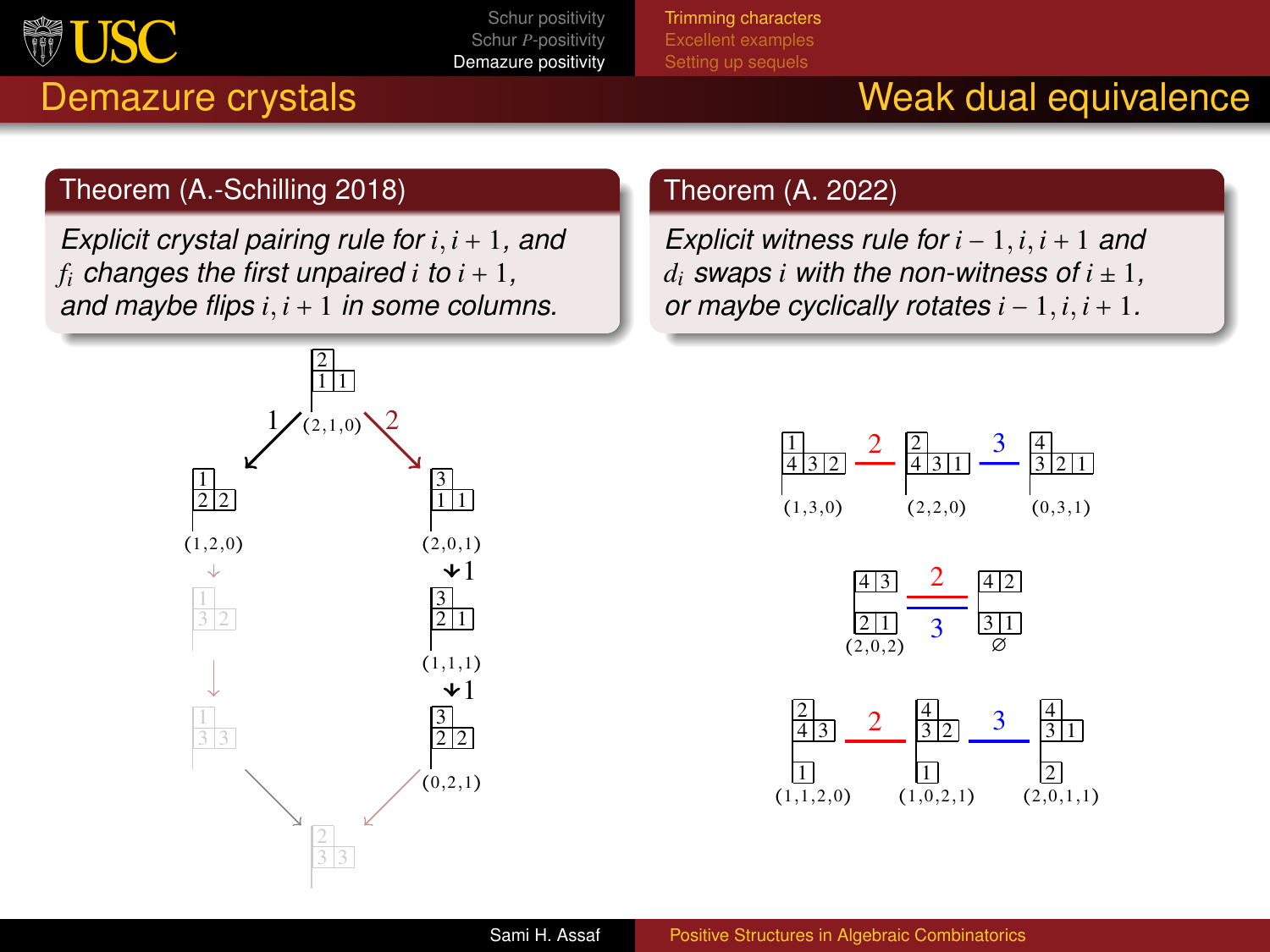

[Trimming characters](#page-17-0)

## Demazure axioms Weak dual equivalence axioms

### Theorem (A.-Gonzalez 2021)

*If an extremal subgraph of a crystal satisfies two additional local axioms, then it is a Demazure crystal.*

## $(2,1,0)$ ● ●  $(1,1,1)$  $(0, 2, 1)$  $(1,2,0)$   $(2,0,1)$  $1$   $\sqrt{2}$  $\downarrow$  1 1

#### Theorem (A. 2022)

*If the graph is a dual equivalence and locally Demazure positive (no virtual elements!), then it is a weak dual equivalence.*



#### **Open Problems**

- Relate these sets of axioms, similar to the duality between crystals and dual equivalence.
- Replicate both sets of axioms explicitly for the queer/shifted case (Demazure crystals exist!).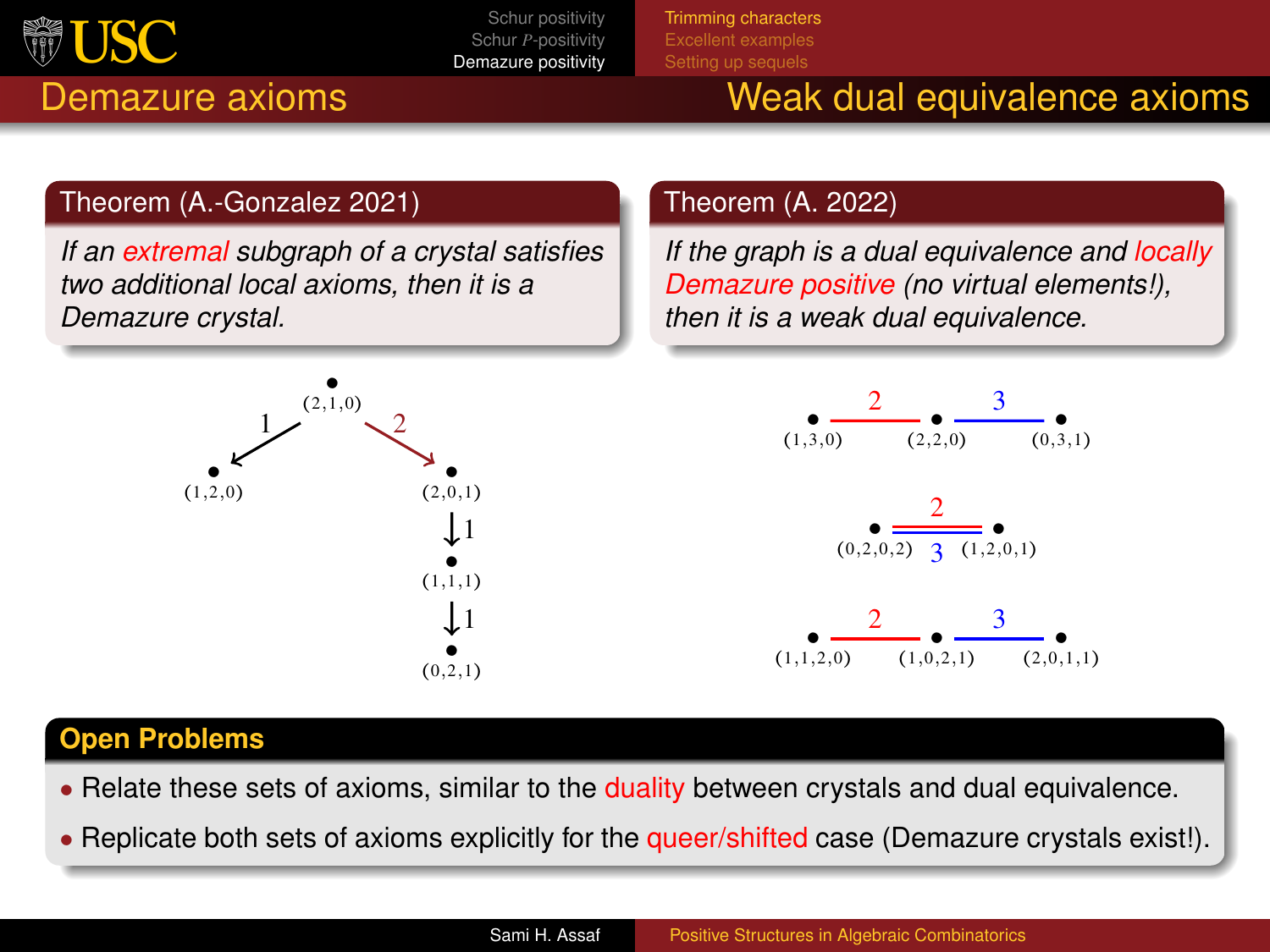<span id="page-20-0"></span>

[Excellent examples](#page-20-0)

# Theorem (Mathieu 1989)

Excellent filtrations

 $V^\mu_u\otimes V^\nu$  has an excellent filtration  $F_0\subseteq F_1\subseteq\cdots$  with  $\bigcup_i F_i=V^\mu_u\otimes V^\nu$  s.t.  $F_{i+1}/F_i\cong\bigoplus_j(V^{\lambda_j}_{w_j})^{\oplus m_j}$ 

### Theorem (Haglund–Luoto–Mason–van Willigenberg 2011)

$$
SSAF_n(\mathbf{a}) \times SSYT_n(\nu) \xrightarrow{RSK} \bigsqcup_{\mathbf{c}}SSAF_n(\mathbf{c})^{\oplus c_{\mathbf{a},\nu}^{\mathbf{c}}}
$$



 $\kappa_{(1,0,1)}\kappa_{(0,0,1)} = \kappa_{(1,0,2)} + \kappa_{(1,1,1)}$ 

#### Theorem (A. 2022)

*Ignoring*  $d_k, \ldots, d_{n-1}$  *for*  $k + 1, \ldots, n$  *in fixed positions is a weak dual equivalence on* a/ν*.*



 $\kappa_{(1,3,2)/(1,1)} = \kappa_{(3,0,1)} + \kappa_{(2,2,0)} + \kappa_{(1,2,1)}$ 

#### **Open Problem**

How are the coefficients in  $\kappa_a s_\nu = \sum_c c^c_{a,\nu} \kappa_c$  and  $\kappa_{c/\nu} = \sum_c \tilde{c}^c_{a,\nu} \kappa_c$  related? Are they equal?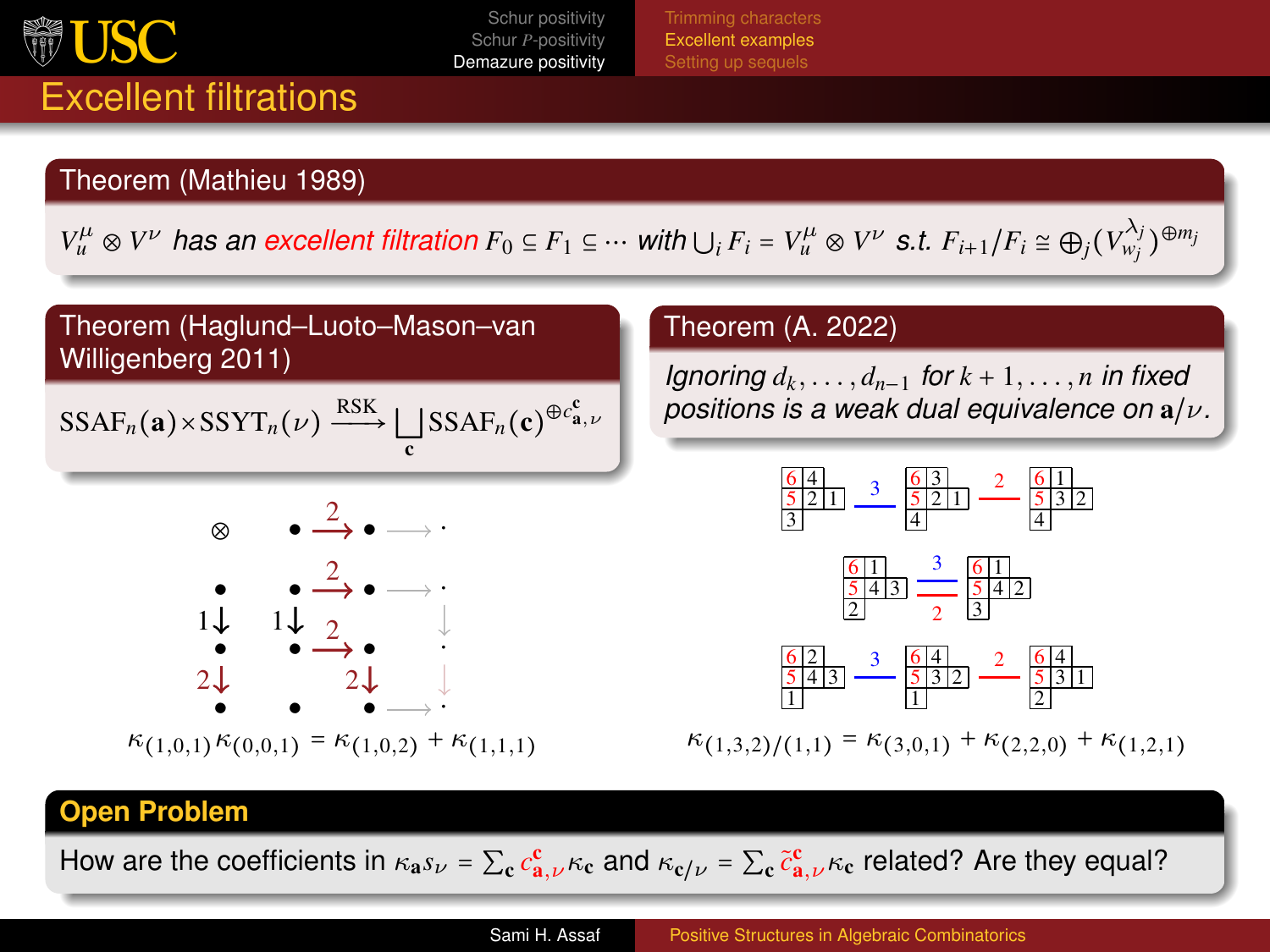

[Excellent examples](#page-20-0)

## When excellence is unattainable

 $\kappa_{(1,0,1)}\kappa_{(0,1,0)} = \kappa_{(1,1,1)} + \kappa_{(2,0,1)} + \kappa_{(1,2,0)} - \kappa_{(2,1,0)}$ 

#### **Conjecture** (Polo 1989)

 $V_u^{\mu} \otimes V_{\nu}^{\nu}$  has a Schubert filtration:  $F_0 \subseteq F_1 \subseteq \cdots$  with  $\bigcup_i F_i = V_u^{\mu} \otimes V_{\nu}^{\nu}$  s.t.  $F_{i+1}/F_i \cong \bigoplus_j (U_{w_j}^{\lambda_j})^{\oplus m_j}$ 

#### Theorem (A.–Quijada 2019+, A. 2021+)

 $W$ e have a bijection  $KD(a)\times SSYT_k(\nu) \stackrel{\sim}{\to} \bigcup KD(c)^{\oplus c_{a,\nu}^c}$ , with  $c_{a,\nu}^c$  explicit, nonnegative. c

KD(1, 0, 1) × SSYT<sub>2</sub>(1) = KD(1, 1, 1) ∪ KD(2, 0, 1) ∪ KD(1, 2, 0)

#### **Almost Closed Problem**

Give a crystal model of this positivity.

#### **Open Problem**

Give a dual equivalence for this positivity.

#### **Open Problem**

Give a bijection  $KD(a) \times KD(b) \stackrel{\sim}{\rightarrow} \bigcup_c KD(c)^{\oplus c^c_{a,b}}$  with  $c^c_{a,b}$  explicit, nonnegative integers.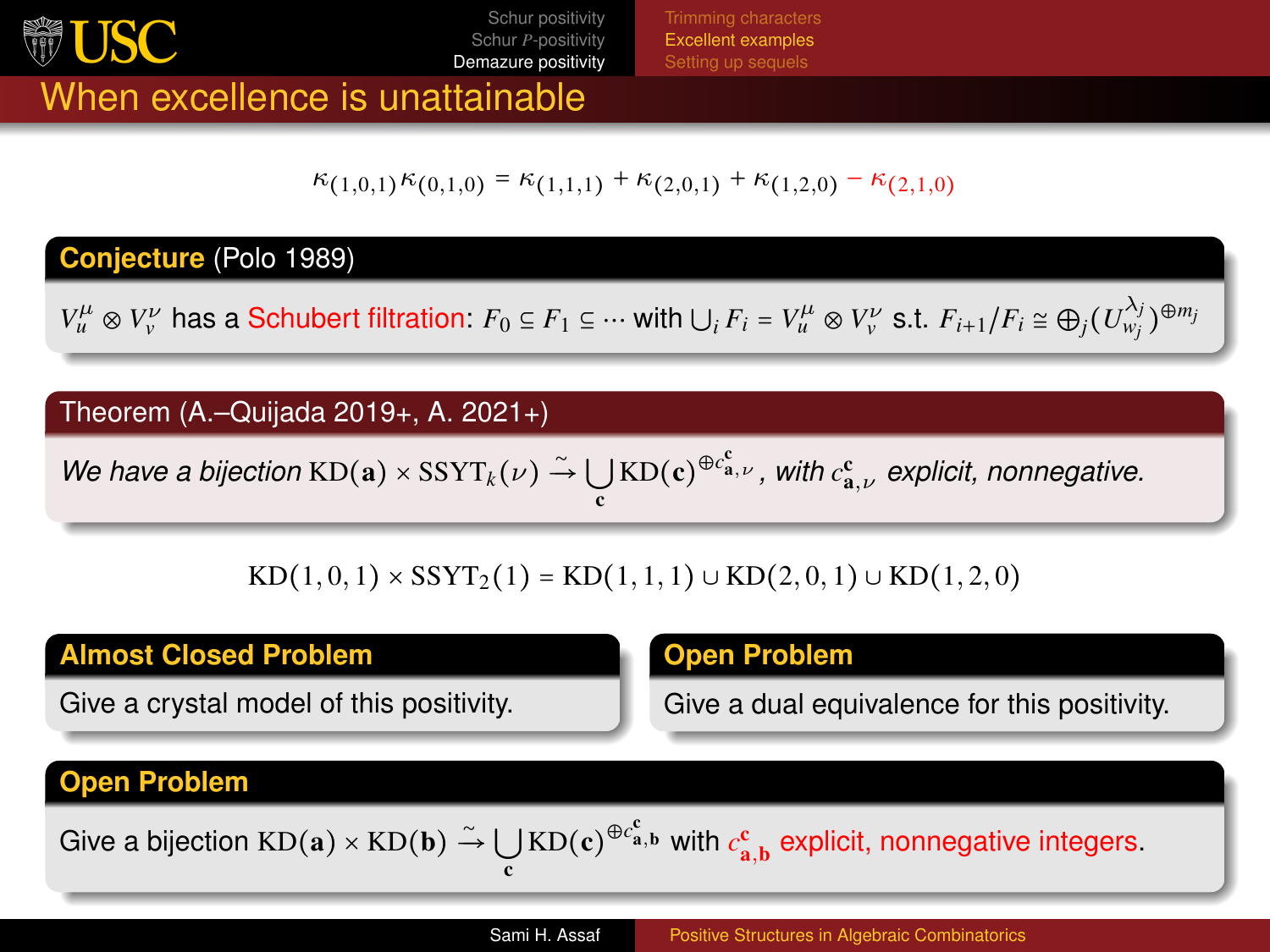<span id="page-22-0"></span>

[Setting up sequels](#page-22-0)

## Nonsymmetric Macdonald polynomials

Opdam's nonsymmetric Macdonald polynomials (1995) are expressed by Haglund–Haiman–Loehr (2008) as:

$$
E_{\mathbf{a}}(x;q,t) = \sum_{\substack{T:a \to [n] \\ \text{non-attacking}}} q^{\text{maj}(T)} t^{\text{coinv}(T)} x^{\text{wt}(T)} \prod_{c \neq \text{left}(c)} \frac{1-t}{1 - q^{\text{leg}(c) + 1} t^{\text{arm}(c) + 1}}
$$

#### Theorem (A.–Gonzalez 2021)

*Demazure crystal on semistandard key tabloids that preserves* maj*, and so*  $E_{\mathbf{a}}(x; q, 0) = \sum_{T} q^{\text{maj}(T)} \kappa_{\text{wt}(T)}$ .

#### Theorem (A. 2018)

$$
E_{\mathbf{a}}(x; q, 0) = \sum_{\substack{S: a \xrightarrow{\sim} [n] \\ \text{coinv}(S) = 0}} q^{\text{maj}(S)} \mathfrak{F}_{\text{des}(S)}
$$

#### Theorem (A.–Gonzalez 2021)

*Affine Demazure crystal on semistandard key tabloids with energy function* maj*. Thus affine Demazure modules have excellent filtrations into finite Demazure modules.*

#### Theorem (A. 2018)

*There is a weak dual equivalence on standard key tabloids that preserves* maj*, and so E*a(*x*; *q*, 0) *is a nonnegative sum of Demazure characters.*

#### **Open Problem**

Prove affine Demazure modules have (finite) excellent filtrations in all types.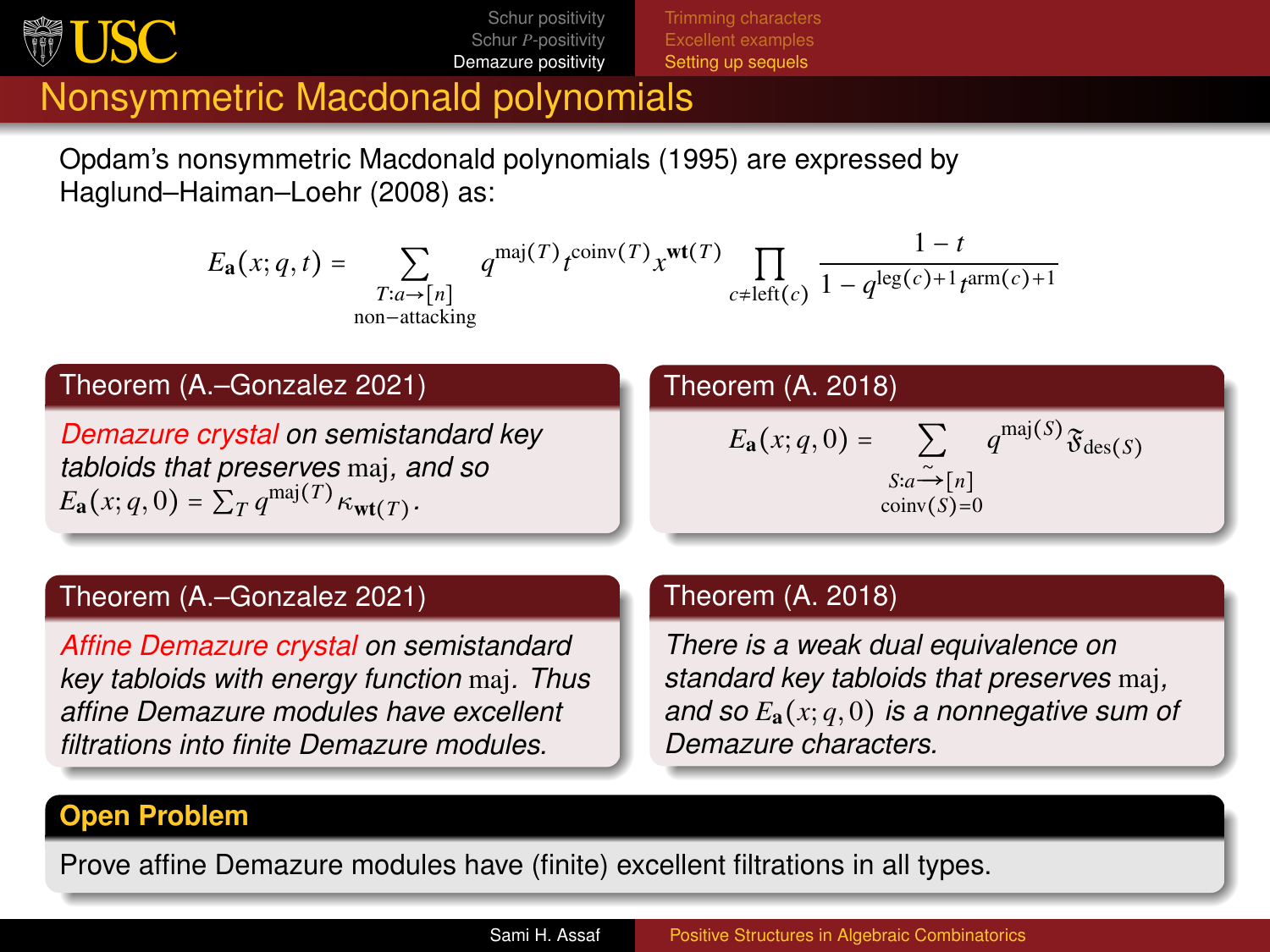<span id="page-23-0"></span>

[Setting up sequels](#page-22-0)

# Schubert polynomials

Billey–Jockush–Stanley (1993), A.–Searles (2017), express Schubert polynomials as

$$
\mathfrak{S}_w = \sum_{\rho \in \text{Red}(w)} \left( \sum_{\alpha \text{ } \rho \text{-compatible}} x^{\text{wt}(\rho)} \right) = \sum_{\rho \in \text{Red}(w)} \mathfrak{F}_{\text{des}(\rho)}
$$

#### Theorem (A.–Schilling 2016)

*The Morse–Schilling crystal for Sw truncates to a Demazure crystal for* S*w.*



#### **Open Problems**

Truncate other Stanley functions to Schubert polynomials: type B, type C, involution, FPF.

#### Theorem (A. 2022)

*Coxeter–Knuth relations are a weak dual equivalence on reduced words for w.*